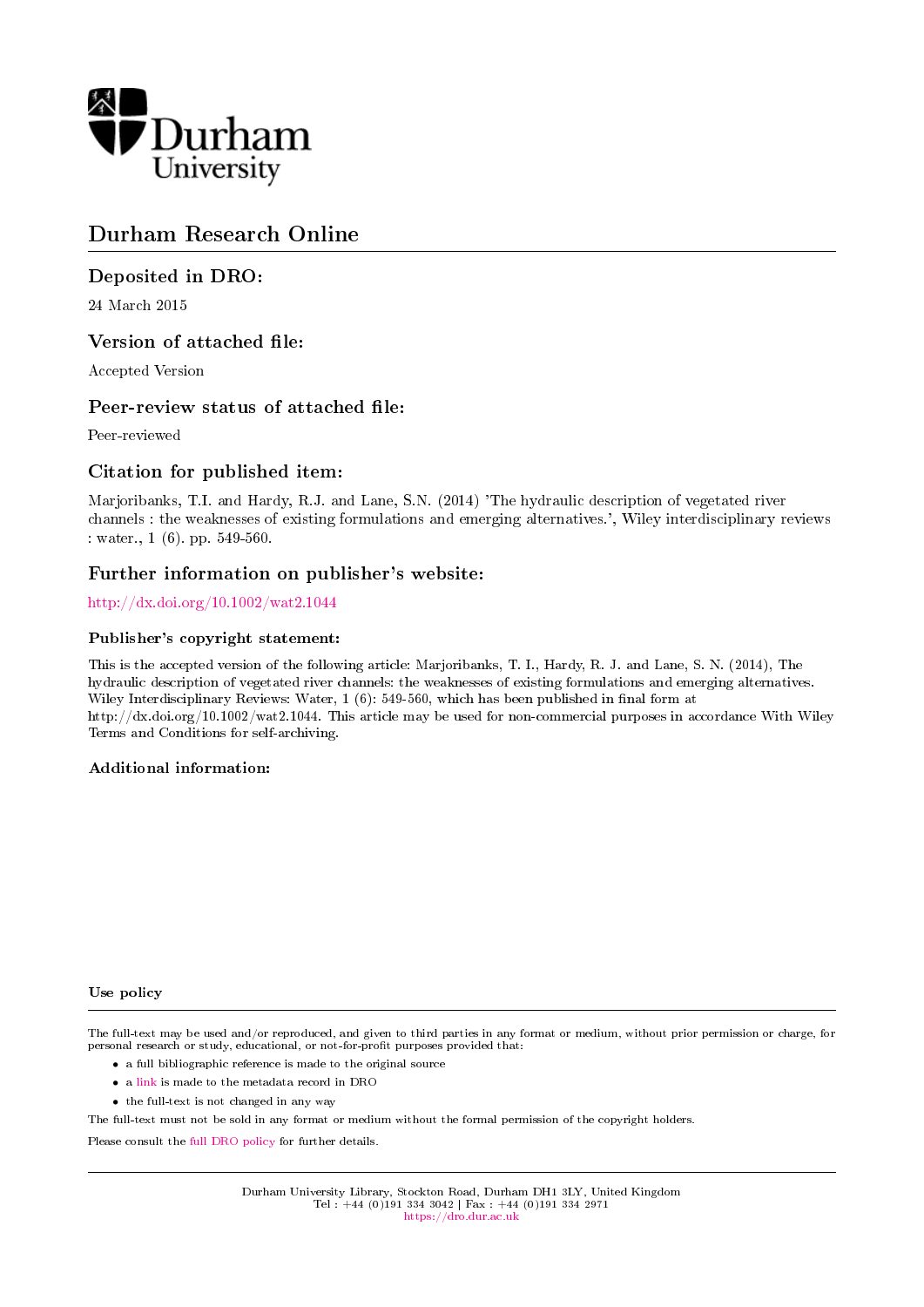## **Article type: Advanced Review**

**Article title: The hydraulic description of vegetated river channels: the weaknesses of existing formulations and emerging alternatives**

### **Authors:**

**Full name and affiliation; email address if corresponding author; any conflicts of interest**

| <b>First author</b>                                                                  |
|--------------------------------------------------------------------------------------|
| *Timothy I. Marjoribanks, Department of Geography, Durham University, Durham, U.K.   |
| tim.marjoribanks@durham.ac.uk                                                        |
| Second author                                                                        |
| Richard J. Hardy, Department of Geography, Durham University, Durham, U.K.           |
| Third author                                                                         |
| Stuart N. Lane, , Institute of Earth Surface Dynamics, Faculté des géosciences et de |
| l'environnement, Université de Lausanne, Switzerland                                 |

#### **Abstract**

Currently, many of the methods used to predict the effect of vegetation on river flow suffer from one or both of the following problems: (i) a strong dependence upon parameters that have a poor physical basis and which are only readily determined using empirical means and; (ii) a poor conceptual basis, in terms of the way they represent the effects of vegetation upon the flow, especially in higher dimensionality numerical models. This limits their contribution to problems that extend beyond basic hydraulic prediction (e.g. of water levels) to ecosystem understanding. Here, we show how use of coupled biomechanical–hydraulic models may lead to a much-improved representation of a range of open channel flow processes. Preliminary experiments over hypothetical vegetation canopies are producing very encouraging results, and may provide the means for an improved representation of vegetation in higher dimensionality numerical models which may result in a better justification and more reliable identification of the conveyance parameters needed for both flood identification and the characterisation of habitat.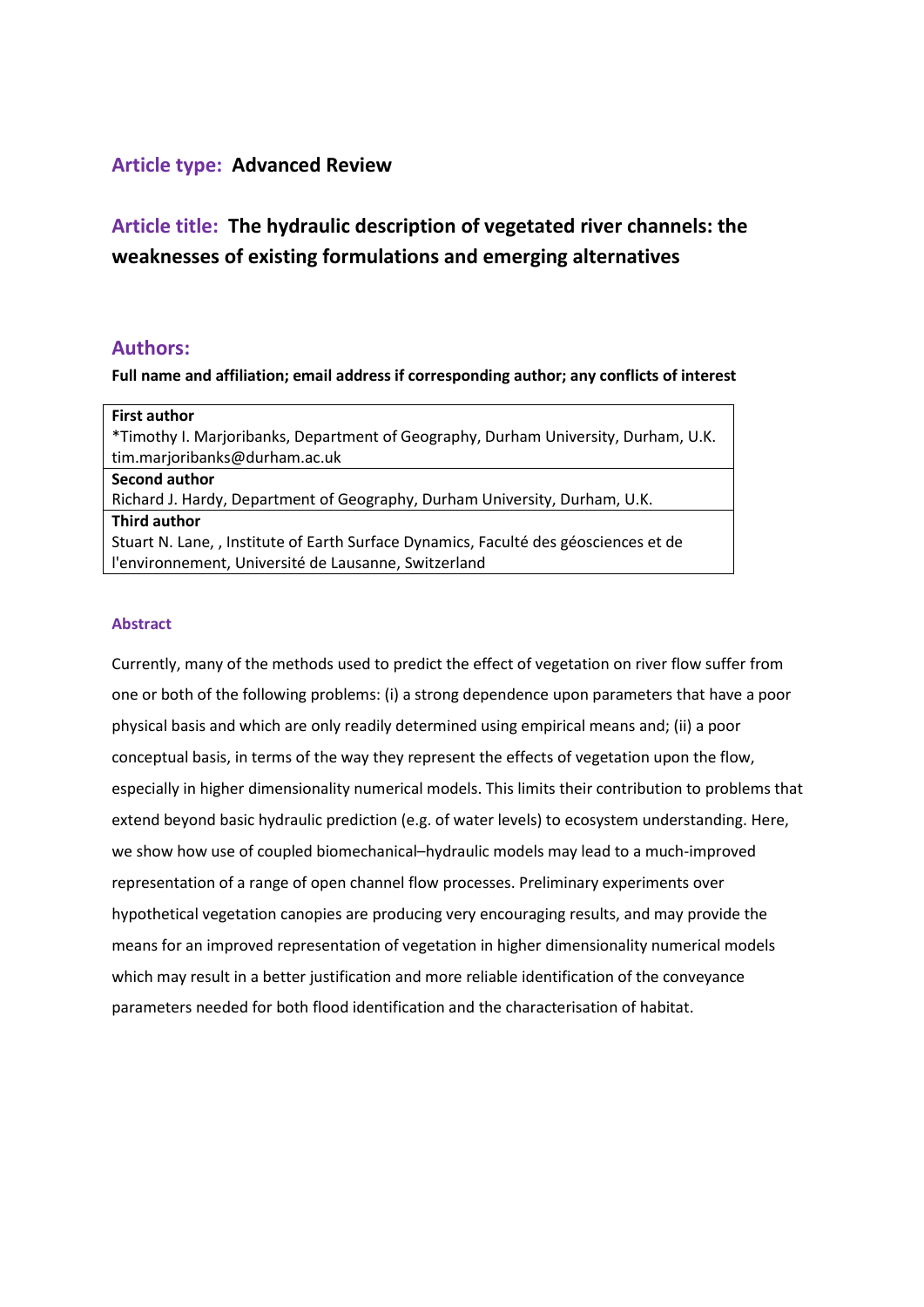#### **Introduction**

Vegetation is a ubiquitous feature of riverine environments. Whether located on the floodplain, along the banks or in the channel it has a profound influence on the functioning of the fluvial system and has long been the focus of river management activities. This paper focuses on in-channel aquatic macrophytes, which are a fundamental component of many lowland river ecosystems<sup>[1,](#page-12-0)2</sup>. In-channel vegetation can significantly increase local and boundary flow resistance<sup>[3,](#page-12-2) [4](#page-12-3)</sup> and traditionally this has been viewed as problematic due to its effect on energy losses. The presence of vegetation may increa[s](#page-12-4)e flow resistance and energy losses<sup>5</sup>: in turn this leads to a decrease in mean velocity and thus the ability of a river channel to convey a given discharge<sup>[4,](#page-12-3) [6](#page-12-5)</sup>. To maintain mass conservation, this means that for a given discharge, the cross-sectional area of the river flow must increase; that is the part of a cross-section occupied by the flow. For confined channels, this leads to an increase in depth<sup>7,</sup>  $^8$  $^8$  and consequently may pose a significant flood risk. Historically, it has justified the mechanical removal of vegetation to reduce local flow attenuation and to accelerate the passage of flow  $4,9,10$  $4,9,10$ , even though the reduced attenuation has the potential to increase flooding frequencies downstream<sup>[11](#page-12-10)</sup>. Further, it may be only a short-term solution as certain species (e.g. Sparganium emersum) become dominant after cutting<sup>[12](#page-13-0)</sup>, with re-growth within six weeks<sup>[13](#page-13-1)</sup>. However, more recently and reversing the logic, vegetation can also be used to actively manage flood risk. By allowing channels in flood-suitable areas to return to their natural vegetated state, the potential for overbank flows increases and therefore flood risk in urban areas downstream may decrease<sup>[14](#page-13-2)</sup>. Therefore within-channel vegetation can be used as a catchment-scale flood management tool.

Over the last few decades, the positive effects of vegetation in terms of ecology have been identified<sup>[15,](#page-13-3) [16](#page-13-4)</sup>. Vegetation canopies create regions of reduced shear stress<sup>[17](#page-13-5)</sup> that promote sedimentation and retention of particulate nutrients<sup>[12,](#page-13-0) [18](#page-13-6)</sup>. Furthermore, they may also influence water quality po[s](#page-12-2)itively through the uptake of heavy metals and nutrients<sup>3</sup> and the production of oxygen in stagnant regions<sup>[19](#page-13-7)</sup>. These factors may enable the development of stable habitats for terrestrial and aquatic wildlife<sup>[20-22](#page-13-8)</sup> and spatial heterogeneity within the flow may encourage a spatial complexity in available habitats, thus promoting biodiversity within rivers<sup>[23](#page-13-9)</sup>. Consequently, vegetation has become central to many river restoration schemes $^{16}$  $^{16}$  $^{16}$ .

It is apparent that aquatic vegetation can be seen to have both beneficial and detrimental effects on the river system<sup>[24](#page-13-10)</sup> and exhibits a complex relationship with the flow<sup>[25,](#page-13-11) [26](#page-13-12)</sup>. However, due to the lack of a full process understanding of flow-vegetation interactions, there is a tension between the positive and negative impacts within river management schemes. There is still a concern that vegetation is a significant driver of flood risk<sup>[14](#page-13-2)</sup>, although the abundance and composition of aquatic macrophytes is a key criteria used as an indicator of the ecological status of rivers, and therefore vegetation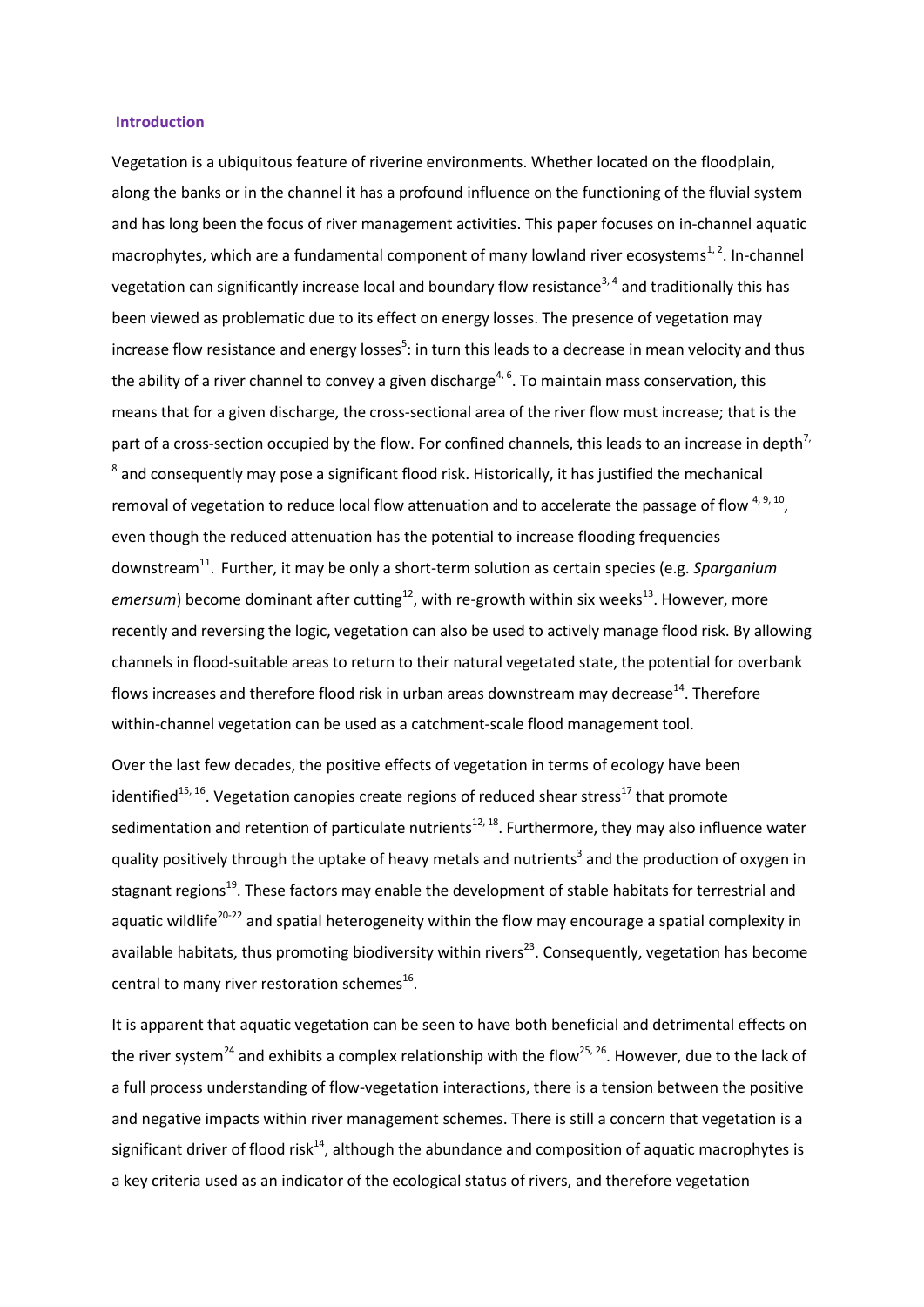clearance is discouraged<sup>[27](#page-13-13)</sup>. The debate, as to the trade-off between flood and ecosystem management, is ongoing. Part of this debate may relate to an incomplete transfer of research understanding from that which has focused upon (local) dynamic process interactions to reach-scale predictive tools where empirical relationships still dominate<sup>[28,](#page-13-14) [29](#page-13-15)</sup>.

### **FLOW THROUGH AQUATIC VEGETATION CANOPIES**

Individual vegetation elements within a water flow represent significant sources of drag. At the canopy scale, vegetation can be considered to act as a porous blockage<sup>[29,](#page-13-15) [30](#page-13-16)</sup> by restricting flow and causing both momentum loss and flow routing. This porous blockage effect creates two very different flow regimes, one above and one within the vegetation canopy. Consequently, the mean velocity profile (Figure 1) within an emergent or submerged vegetated layer does not follow the universal logarithmic law<sup>[8,](#page-12-7) [31](#page-13-17)</sup> due to the difference in drag magnitude between these two flow regimes.

The velocity profile can be sub-divided into three distinct zones (Fig. 1): i) a relatively quiescent canopy zone within the vegetation, where flow velocity is low and fluid mixing is diminished; ii) a mixing zone close to the canopy top where flow is sheared and is generally faster and more turbulent; and iii) a log-law zone above the canopy, with free-stream flow often characterized by positive vertical velocity gradients, which decrease to zero at the free surface. This mean velocity profile pattern was first described and approximated as S-shaped by Inoue<sup>[32](#page-13-18)</sup> and has been observed across a range of aquatic canopy flows<sup>[33,](#page-13-19) [34](#page-14-0)</sup>. The exact shape of the velocity profile is determined by the drag exerted by the vegetation, which in turn depends on plant and canopy properties such as stem density and cross-sectional area<sup>[4,](#page-12-3) [10](#page-12-9)</sup>.

In addition to exerting drag on the flow, the vegetation itself is also subject to several reciprocal forces: i) a buoyancy force; ii) a drag force; iii) a virtual mass force; iv) the Basset force <sup>[35](#page-14-1)</sup> induced by a lagging boundary layer generated through turbulence and; v) the Saffman lift force<sup>[36](#page-14-2)</sup> due to asymmetric plant shape. These forces are counteracted by vegetation forces dependent on characteristics of the vegetation: i) the rigidity of the plant; ii) the plant area exposed to the flow; iii) its height relative to the flow depth and; iv) the distribution horizontally and vertically in plant densit[y](#page-12-5)<sup>6</sup>. Dependent on the ratio of these two sets of forces, vegetation can exhibit four different motion characteristics when exposed to a flow: i) erect with no movement; ii) gently swaying; iii) strong, coherent swaying and; iv) prone<sup>[31](#page-13-17)</sup>. Here, categories (ii) and (iii) differentiate between motion relating to singular events or ambient flow and those caused by the passage of canopy-scale vortices. Therefore, plant canopies as well as acting as a porous blockage are also a potentially dynamic blockage, further restricting flow, leading to momentum loss and impacting upon flow routing.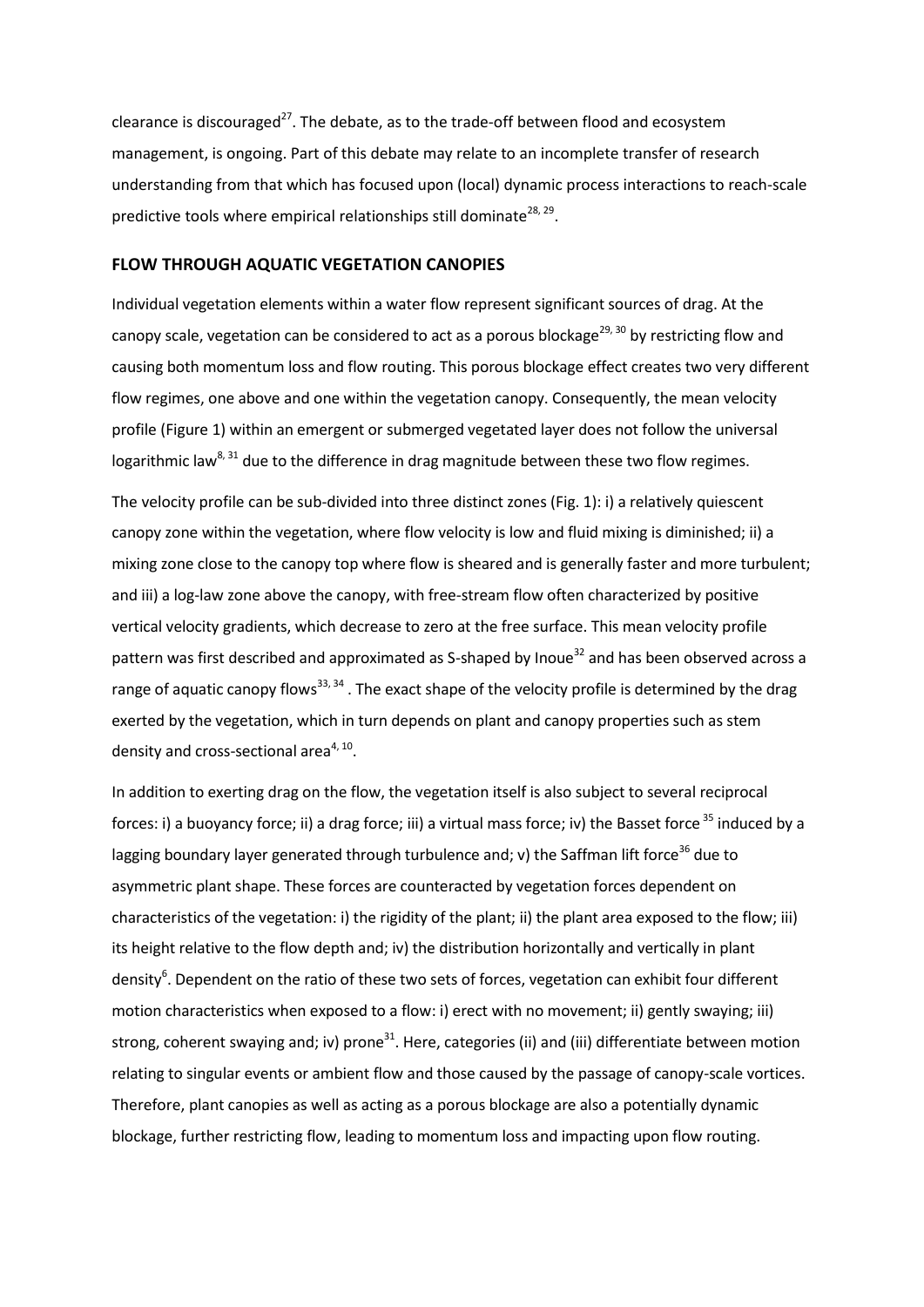Plant motion can impact upon the velocity profile. The velocity profile is governed by momentum transfer through turbulent shear produced by the canopy<sup>[37](#page-14-3)</sup>, and moving canopies can absorb up to 40% more momentum than rigid canopies<sup>[38](#page-14-4)</sup>. Complex cyclical feedbacks also exist between foliage and momentum absorbing area and thus drag. The drag will initially increase with foliage density<sup>[16](#page-13-4)</sup>, but flow forcing will cause foliage reconfiguration through streamlining, which will subsequently reduce the form drag. This has been shown to be more important in drag reduction than stem bending and enables plant survival through either static or dynamic reconfiguration during extreme flow events<sup>[39](#page-14-5)</sup>. Reconfiguration of the canopy into streamlined low-porosity blockages can also impact upon the drag mechanism, with viscous friction drag dominating over form drag<sup>[40](#page-14-6)</sup>.

The inflection point in the velocity profile at the top of the canopy is important as it represents a highly unstable region, which acts as the main driver for canopy shear layer turbulence, producing Kelvin-Helmholtz and Görtler-type vortices. The vortices are generated through shear instability and evolve with both distance and time<sup>[41](#page-14-7)</sup>, generally scaling on the drag generated by the canopy, to a finite thickness dependent on the space between the top of the canopy and the free surface<sup>[38](#page-14-4)</sup>. These vortices develop into a range of complex flow structures, including transverse and secondary vortices in the form of rolls and ribs<sup>[42](#page-14-8)</sup>, hairpin vortices<sup>[43](#page-14-9)</sup> and shear layers dominated by Kelvin-Helmholtz vortices<sup>[44,](#page-14-10) [45](#page-14-11)</sup>. In addition, there are two other broad turbulence regimes: the boundary layer, and wakes. At the wake scale, mean kinetic energy is converted into wake-generated turbulent kinetic energy at the scale of the plant stems<sup>[8,](#page-12-7) [41](#page-14-7)</sup>. Physically scaled experiments using cylinders as an analogue for plants have shown that applying a scaling relationship between the flow Reynolds number and the plant stem diameter (Re<sub>d</sub> = Ud/v, where v = kinematic viscosity (m<sup>2</sup>s<sup>-1</sup>); U = velocity (ms<sup>-1</sup>); d = stem diameter (m)) produces vortex shedding at Re<sub>d</sub>  $\approx$  50, but it is not until Re<sub>d</sub> > 200 that vortex instability causes the wake to become fully turbulent<sup>[38](#page-14-4)</sup>. However, aquatic vegetation is seldom found in isolation<sup>[46](#page-14-12)</sup>, making these relationships far more complex than the experiments can consider. For example, forces on individual plants can be reduced due to sheltering and through the reduced canopy velocity due to energy extraction by upstream plants. For depth-limited shallow aquatic flows, there is usually little evidence of boundary layer turbulence, and instead the shear-scale Kelvin-Helmholtz vortices dominate<sup>[10](#page-12-9)</sup>. These vortices can generate up to 80% of the momentum transport between the canopy and the open flow<sup>[30](#page-13-16)</sup>.

Thus, the nature of turbulence in the presence of vegetation will be dependent upon three factors: i) the amount of blockage caused by the vegetation canopy; ii) the plant and foliage reconfiguration under hydrodynamic loading; and iii) the flow Reynolds number. The first factor accounts for patch size, stem density and plant form/morphology while the second is a function of the plant biomechanical properties. These factors govern the processes that generate flow resistance and it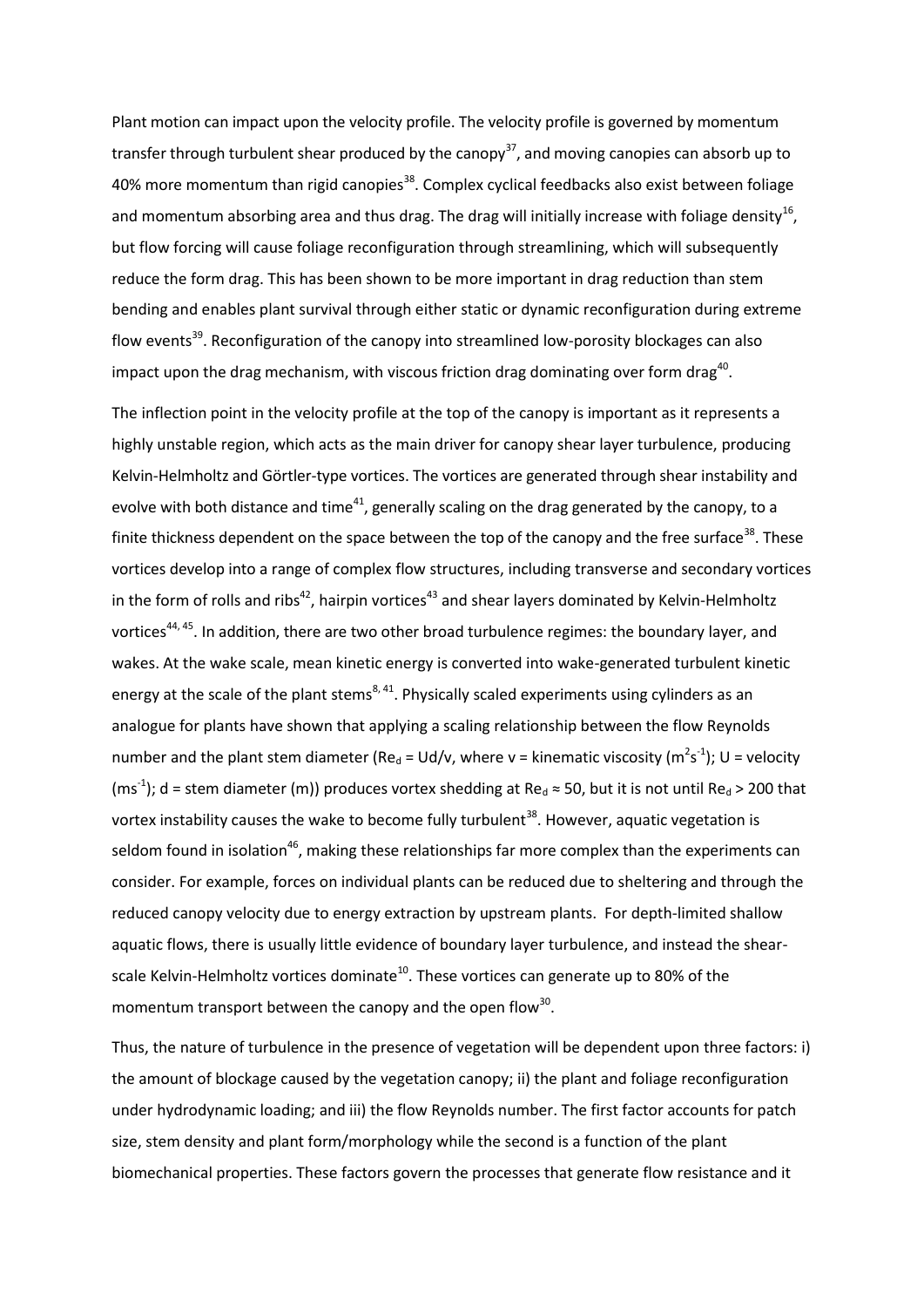has been shown that i and iii are important in determining the magnitude of vegetative drag<sup>[47,](#page-14-13) [48](#page-14-14)</sup>. These findings have been deduced using rigid cylinders as an analogy for vegetation, and it is suggested here that for (more) natural vegetation similar deterministic relationships and functionalities can be derived for the biomechanical properties which control reconfiguration (ii). The implication of this brief review is that we now have a good process understanding of vegetationflow interactions but as discussed below this process understanding has yet to be transferred to predictive methods for understanding vegetation-flow interactions.

### **CURRENT METHODS FOR PREDICTING THE INFLUENCE OF VEGETATION ON FLOW**

The above section has provided a synopsis highlighting the complex flow hydraulics generated when there is water flow through a plant canopy. However, the current tools used to predict the effect of vegetation on flow have not incorporated this process understanding. As discussed below, in applying both empirical predictive methods and more sophisticated numerical models, the focus has been on using a classical parameterisation of vegetation blockage and momentum loss effects by means of a roughness parameter in a 'black box' approach.

#### **Empirical Approaches**

Despite the complexity of flow-vegetation interactions highlighted above, the representation of vegetation in either predictive equations or flood models is still commonly incorporated in bulk roughness parameters. These approaches are structured on semi-empirical formulae to obtain a prediction of flow magnitude (e.g. the Manning or Darcy-Weisbach equations) that parameterizes energy losses through a bulk friction parameter so as to reproduce the correct relationship between flow and water level. The Manning's (n) parameter is therefore effective<sup>[49,](#page-14-15) [50](#page-14-16)</sup>, and has to be, because it represents several processes that contribute to energy loss (e.g. momentum loss, dispersion associated with secondary circulation & diffusion) which are not explicitly represented in hydraulic models. It is justified by the fact that most of such models are one-dimensional, where tests show that model predictions of water level are commonly the most sensitive to Manning's *n* as compared with other parameters. Despite fundamental concerns over the behaviour of this parameter (such as its depth-dependence<sup>[51](#page-14-17)</sup>), Manning's *n* is still the most f[r](#page-12-5)equently used roughness parameter<sup>6</sup> found in most 1D hydrodynamic models used for conveyance estimation (e.g. ISIS, MIKE11, HEC-RAS).

Approaches to determining the most appropriate values of Manning's *n* vary and a history of this usage is provided in Lane<sup>[52](#page-14-18)</sup>. As *n* cannot be measured directly, it has to be estimated. One way to do this is to use inverse methods, such as where Manning's *n* is estimated by inverting the Manning equation: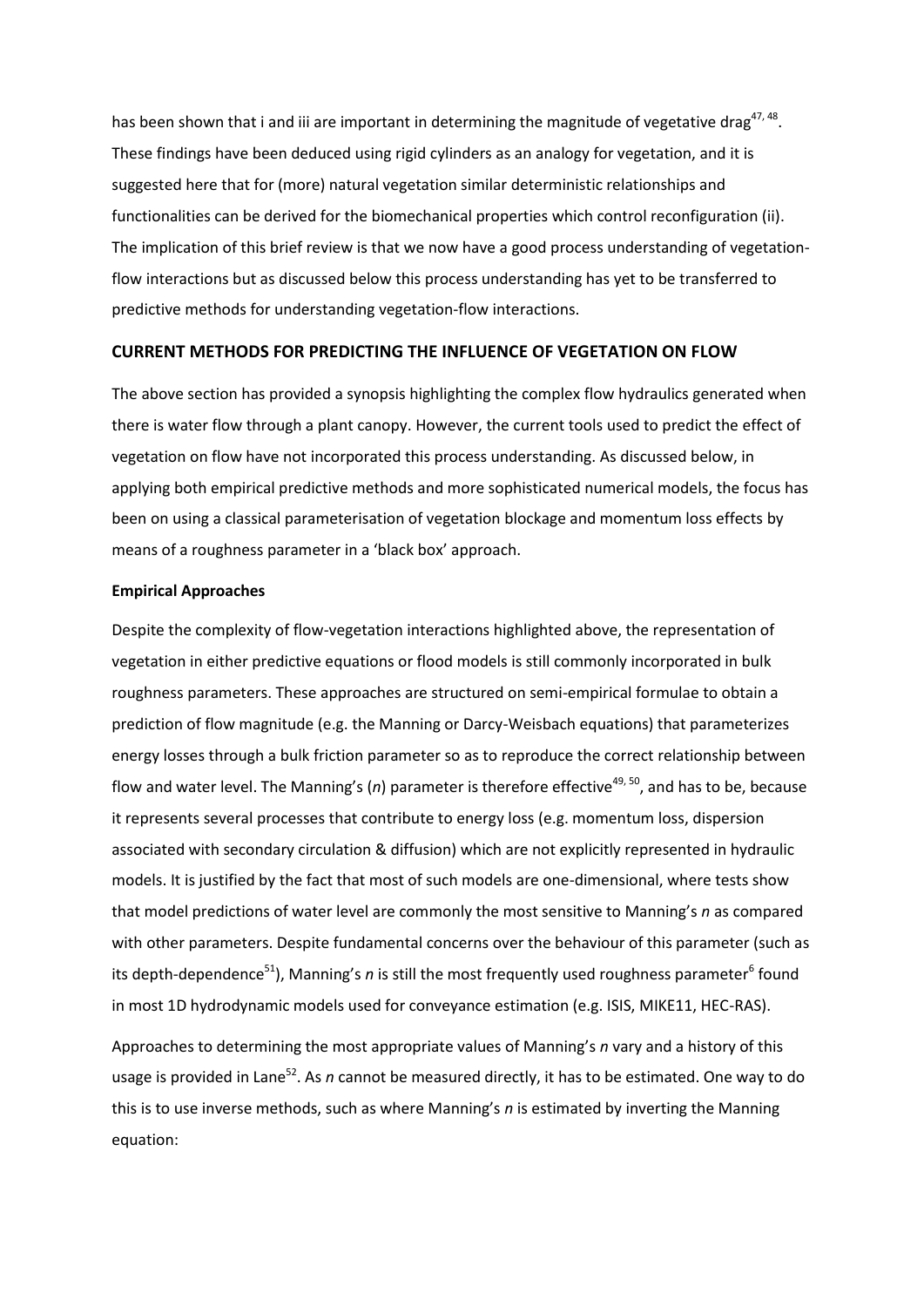$$
n = \left(\frac{R^{2/3}}{V}\right) s^{1/2} \tag{1}
$$

where: *R* is the hydraulic radius (*R=A/P* where *A* is the section area and *P* is the wetted perimeter), *V* is the section-averaged velocity and *s* is the water surface slope. Equation 1 distinguishes between a component that is by definition dynamic in space and time (in brackets) and a component that is commonly simplified to the local river reach slope. Whilst the water surface slope may be assumed to be stationary under certain restricted cases, the component in brackets should normally be dynamic. As water level rises during a flood event, it is common for *V* to increase at a faster rate than *R 2/3* and for *n* to fall: that is *n* has a flow dependence according to Eq. 1; and this is for good reason because of flow submergence effects. Thus, Eq. 1 implies that *n* should have at least some flow dependence, more commonly described as a depth dependence. As the object of most hydraulic modelling studies is the estimation of flow parameters, back calculation from flow parameters is not a realistic option. As a result, a series of methods have been developed to aid the specification of *n*, in which back-calculations of *n* are related to readily measurable information. This has included:

- 1. look up tables where qualitative descriptors of the vegetation characteristics are assigned *n* values<sup>[53](#page-14-19)</sup>;
- 2. look up photographs<sup>[45](#page-14-11)</sup>, where *n* values can be estimated from photographs of rivers where *n* has been back-calculated;
- 3. *n-Re* relationships[54](#page-14-20) where *n* is correlated with *Re* for different plant species, even though this may have no physical justification<sup>[55](#page-14-21)</sup>; and
- 4. empirical scaling relationships<sup>[56,](#page-14-22) [57](#page-14-23)</sup> including the amount of vegetation in the channel (e.g. *n*=0.0043*B*<sup>x</sup>–0.0497, where *B*<sup>x</sup> is the proportion of vegetation in the cross section<sup>[56](#page-14-22)</sup>), even if these parameters are reach-specific and can even predict a negative, unphysical value of *n* for low values of  $B^X$ .

In practice, research into how hydraulic modelling is practiced has shown that even when modellers use such relationships, the value of *n* that is estimated may still not be effective: it does not reproduce measured water levels<sup>[52](#page-14-18)</sup>; and when used in optimization, the determined roughness values may differ significantly from their measured or estimated values<sup>[49](#page-14-15)</sup>. For example in a recent flood model study of a 1 in 1000 year flood event non-unique *n* values have been shown to provide optimum levels of model agreement<sup>[58](#page-15-0)</sup>.

In vegetated river channels, the basic problem with these treatments is that whilst plant related flow blockage and momentum losses may occur throughout the flow, dependent upon the distribution of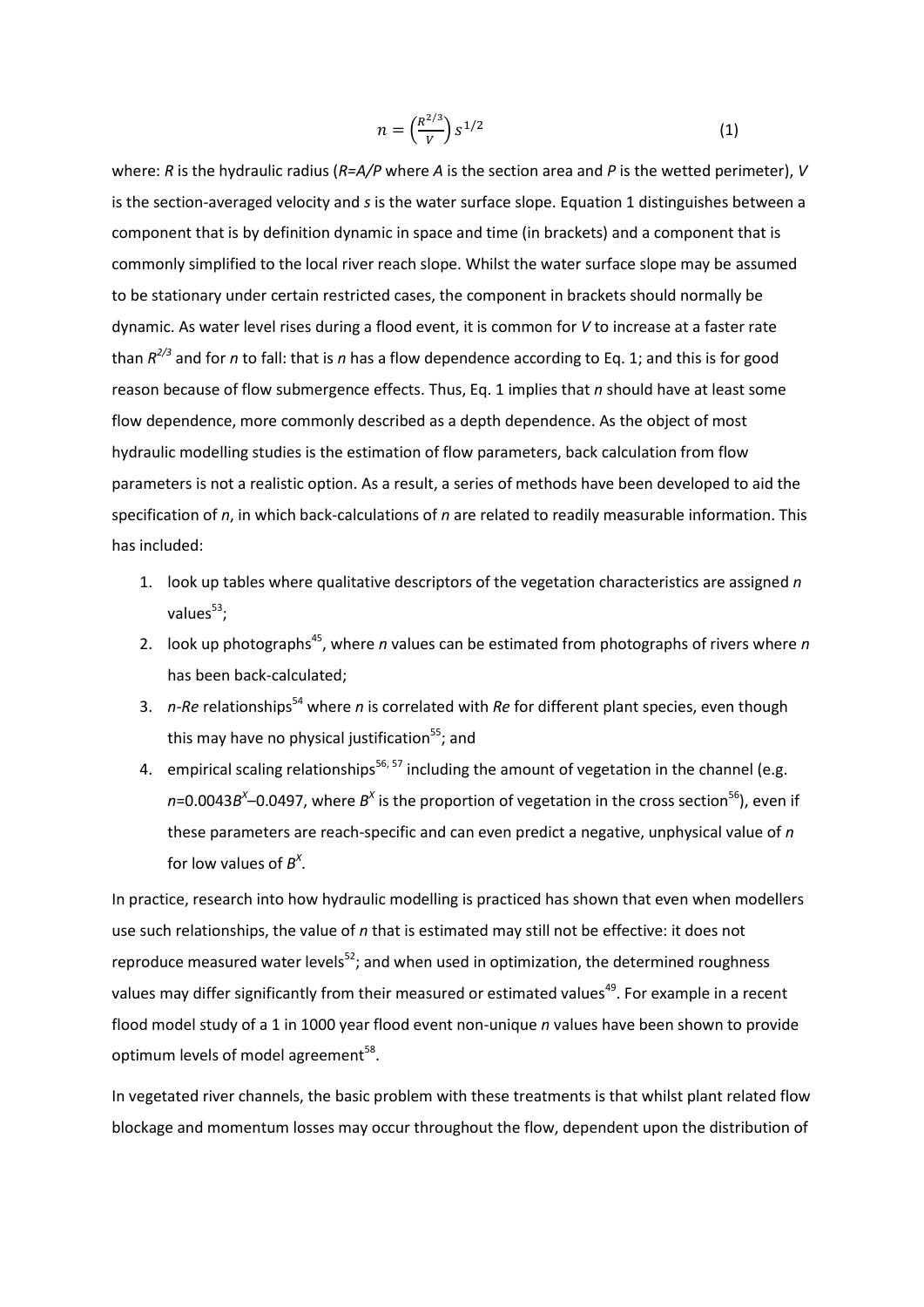plant material and its interaction with the flow, the losses are being represented by assuming that they occur only at the interface between water and the river bed<sup>[59](#page-15-1)</sup>.

A more physically-based approach is to use the empirical drag equation:

$$
F_D = \frac{1}{2} \rho C_D A U^2 \tag{2}
$$

which calculates the total drag force exerted by the blockage, based upon the mean velocity (*U*), the fluid density (*ρ*), the frontal area (*A*) and the drag coefficient (*CD*). This equation has been used extensively to calculate momentum loss terms within hydrodynamic models ranging from large-scale bulk 1D models  $^{60, 61}$  $^{60, 61}$  $^{60, 61}$  $^{60, 61}$  through to reach-scale 3D models  $^{20, 62}$  $^{20, 62}$  $^{20, 62}$  $^{20, 62}$ . However, this approach also has its limitations. There is debate about how best to define the frontal area of the plant, especially given difficulties in measuring natural plant characteristics as well as plant motion and associated changes to area<sup>[63,](#page-15-5) [64](#page-15-6)</sup>. Primarily however, these limitations relate to the role of the drag coefficient. While values for the drag coefficient are well understood for simple geometric shapes (e.g. cylinders) they are less well understood for complex geometries often associated with natural vegetation canopies. In many studies, cylindrical vegetation  $(C<sub>D</sub>=1)$  has been assumed. However, for all but the simplest reeds and grasses this represents a significant simplification of plant form. Furthermore, through streamlining, aquatic macrophytes reconfigure into more hydrodynamically ideal shapes. Therefore, the drag coefficient as well as the projected area will vary with plant reconfiguration<sup>[28](#page-13-14)</sup>.

One approach that has been used to account for drag on flexible bodies is the Vogel exponent. The Vogel exponent<sup>[65,](#page-15-7) [66](#page-15-8)</sup>,  $\psi$ , quantifies the drag reduction through a power law dependence with flow velocity (*F*∝U<sup>2+ $\psi$ </sup>), where  $\psi$  ranges from -0.2 to -1.2<sup>[67](#page-15-9)</sup>. Thus, a Vogel exponent of 0 reduces the power law to Eq. 2. Recent experiments with prototype and real vegetation have suggested a value of  $\psi$  =-0.66-1 for flexible vegetation<sup>[67-70](#page-15-9)</sup>. However, while providing an empirical relationship the Vogel exponent is not dimensionally correct and therefore cannot be used to calculate the drag force and subsequent energy loss within vegetated rivers.

In physical terms, the Vogel exponent is an alternative statement of the idea that the frontal area and drag coefficient are a function of both velocity and plant characteristics. A number of authors have sought to utilise this approach, by developing parameters which link the velocity, raised to the Vogel exponent, to geometric and biomechanical plant parameters which together define the plant reconfiguration<sup>[71](#page-15-10)</sup>. For example, the Vogel exponent approach has been used to characterise bulk vegetative resistance terms (e.g. Manning's *n*) with the inclusion of separate foliage and stem components<sup>[72](#page-15-11)</sup> and species-specific drag coefficients<sup>[73,](#page-15-12) [74](#page-15-13)</sup> which represent an increase in process representation from the rigid cylinder approaches.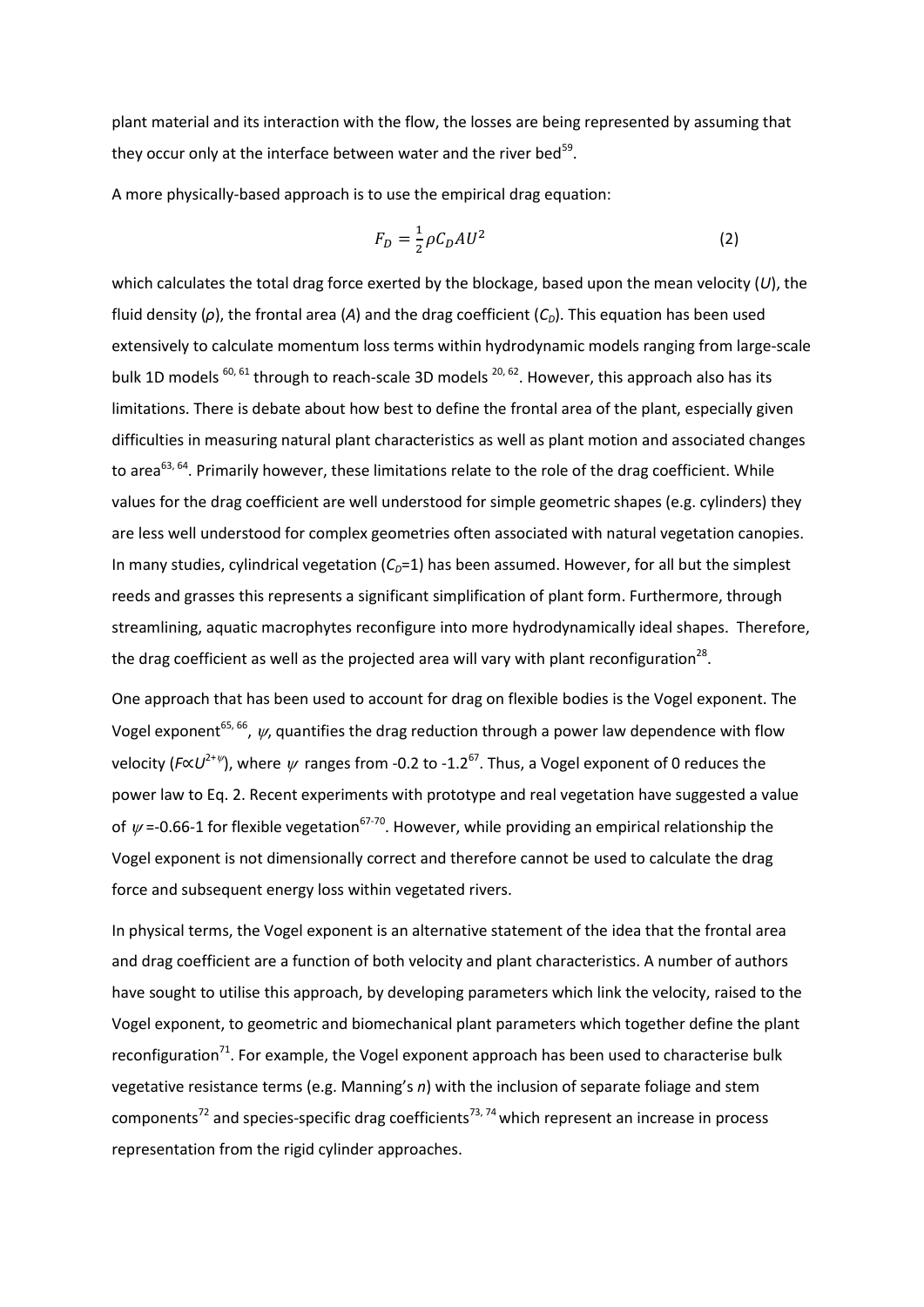However, when applied at a bulk scale, these enhanced drag treatments do not represent flow blockage and still rely upon the assumption of homogeneous plant form across the canopy and no sheltering effects within the canopy. It is not surprising, then, that they fail to quantify the spatial (and temporal) variation in drag and roughness due to plant and patch characteristics<sup>[27,](#page-13-13) [54](#page-14-20)</sup>. Further, if we are interested in wider ecosystem parameters (suspended sediment, pollutants, erosion and deposition processes) understanding the spatial heterogeneity of flow within and around vegetation is crucial.

#### **Higher dimension numerical modelling**

Even when model dimensions have been increased to either 2D or 3D predictions of flow to improve the process representation, a similar philosophy for representing vegetation has been applied to the one discussed above: a focus upon empirical parameters or simple models that represent vegetation effects on energy losses. In the initial approaches, as in the roughness parameterisation approaches, vegetation was considered to be a sub-grid scale effect and models were designed to focus upon larger scale turbulent structures. Following this logic, bulk source and sink terms are added to the mass conservation equations, for example by adding a drag term into a steady Reynolds Averaged Navier Stokes (RANS) model with a  $\kappa$ - $\varepsilon^{20,62}$  $\varepsilon^{20,62}$  $\varepsilon^{20,62}$  or  $\kappa$ - $\omega$  turbulence closure<sup>[20](#page-13-8)</sup>. The drag force term in these applications is based on plant density and the assumption of rigid, cylindrical vegetation. These models reproduce mean and turbulent quantities well, although when Defina and Bixio<sup>[75](#page-15-14)</sup> applied the same κ-ε model alongside an analytical model they found that they could not effectively predict the quantitative detail of turbulence. These models predict neither the spatial heterogeneity of flow nor the turbulence within the vegetation canopies, at shear and wake scales<sup>[75](#page-15-14)</sup>, which drives many canopy processes.

Process representation has been developed by dividing the drag into stem drag and leaf drag components in a Large Eddy Simulation (LES)<sup>[76](#page-15-15)</sup>. In this approach stem drag is modelled as basic cylinder drag, whereas leaf drag is modelled using an estimated leaf area index. The model was compared against a standard canopy drag treatment and it was shown that both models predicted the same spectral slope, but that the standard canopy drag treatment under-predicted the RMS velocity, effectively damping the canopy instability. Furthermore, the dual drag approach showed good agreement with PIV data<sup>[76](#page-15-15)</sup> and proved to be a reliable tool for investigating turbulence and momentum transport over canopies. This approach however still does not account for heterogeneity in plant form within canopy flows.

Thus, whilst there has been progress in vegetation representation within 2D and 3D models, they remain predominantly focused upon development of bulk friction parameters that are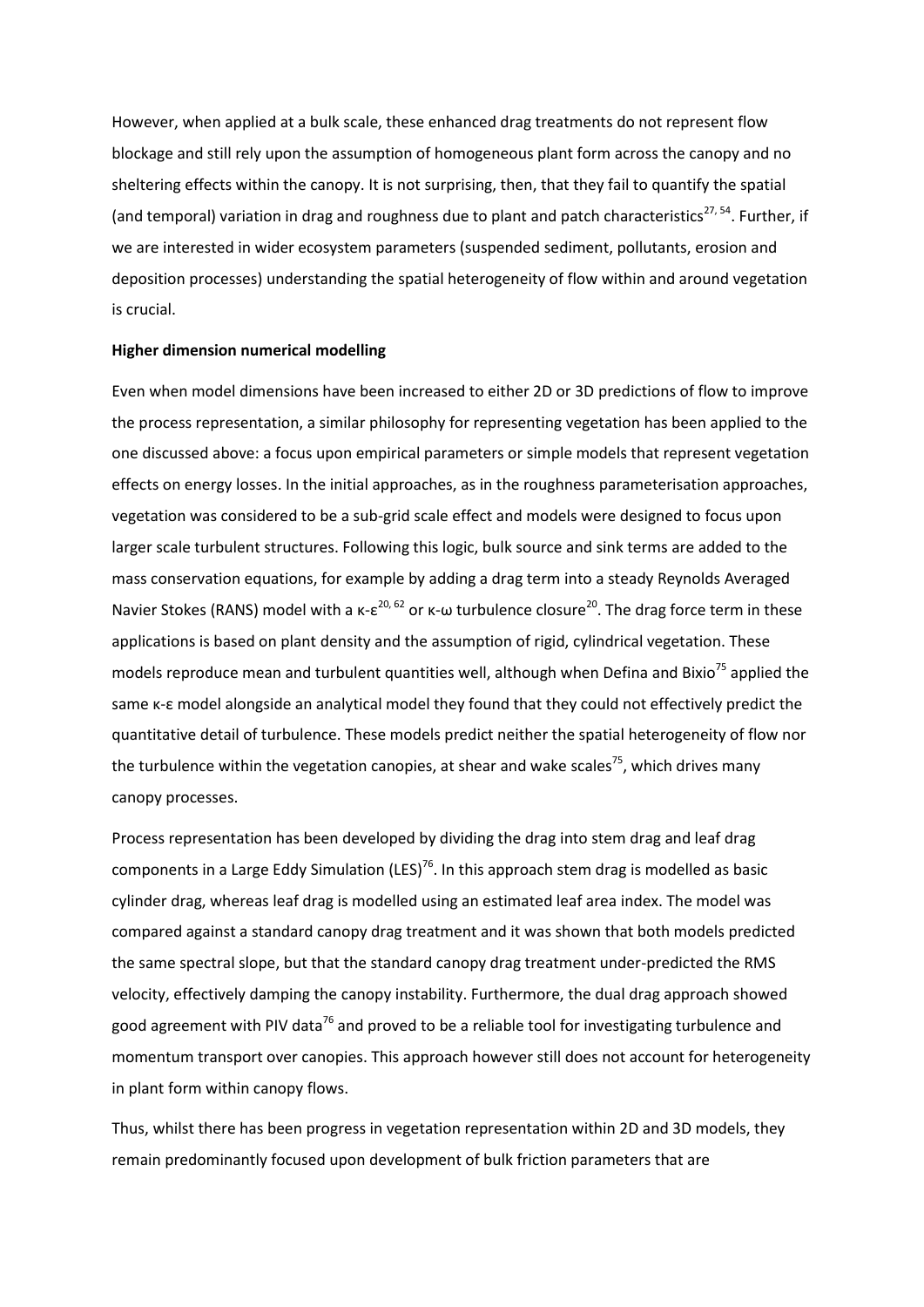incommensurate with the increased physical complexity of such models as compared with their 1D counterparts rather than developing ways of representing vegetation blockage and momentum losses at the within-section scale in a way that is, in effect, distributed.

#### **THE NEED FOR A DISTRIBUTED APPROACH TO DESCRIBING FLOW HYDRAULICS**

The most promising approach to date appears to be to model the plant canopies as porous blockages and at a scale at which the vegetation diameter significantly exceeds the cell width of the model. Because of the high model resolution that this implies, and the computational demands that result, most models have focused upon stem-scale processes involving smaller canopies and have not considered larger or highly submerged canopies. This approach was originally proposed by Stoesser *et al.,*[77](#page-15-16) who performed LES experiments on an array of submerged cylinders. Comparison with experimental results showed good agreement and they were able to replicate classical vortex regimes (e.g. horseshoe, von Karman, rib and roller vortices as well as trailing vortices from the vegetation tops). An important development with this representation of the vegetation is that pressure and friction drag are directly calculated<sup>[78](#page-15-17)</sup>, removing the need for empirical drag coefficients. This approach has subsequently evolved to consider larger domains, enabling patchscale analysis whilst retaining stem-scale resolution. Stoesser *et al.,*[48](#page-14-14) conducted experiments on a patch of emergent vegetation considering different vegetation densities and showed changes to wake turbulence patterns caused by changes in vegetation density. Finally, Kim and Stoesser<sup>[79](#page-15-18)</sup> developed a low resolution method that reproduced the results from the validated high resolution model with reasonable accuracy, including the streamwise and spanwise velocity gradients, wake structure and secondary currents<sup>[79](#page-15-18)</sup>. While these stem scale models are capable of capturing the fine turbulence structure with great accuracy, it is worth noting that they do not include any treatment of flexible vegetation. They are therefore unable to capture the complex feedbacks between flow and vegetation, which may influence canopy processes<sup>[10,](#page-12-9) [80](#page-15-19)</sup>.

Various models have previously been developed to incorporate flexible vegetation<sup>[81-84](#page-15-20)</sup>, but none have been incorporated into a full 3D model. Therefore, these models are unable to capture either the complex turbulence structure within and around the canopy or the plant's response to that turbulence. Marjoribanks *et al.*[85](#page-16-0) have recently developed a combined biomechanical-LES model. This study applied Nikora's<sup>[39](#page-14-5)</sup> classification of aquatic vegetation characterising it as either 'tensile' or 'bending'. As such, two separate biomechanical vegetation models were developed in order to represent vegetation across a range of plant forms and incorporated into a Computational Fluid Dynamics model to simultaneously predict vegetation-flow interactions at high spatial and temporal resolutions. This new approach allows high resolution investigation into both canopy flows and the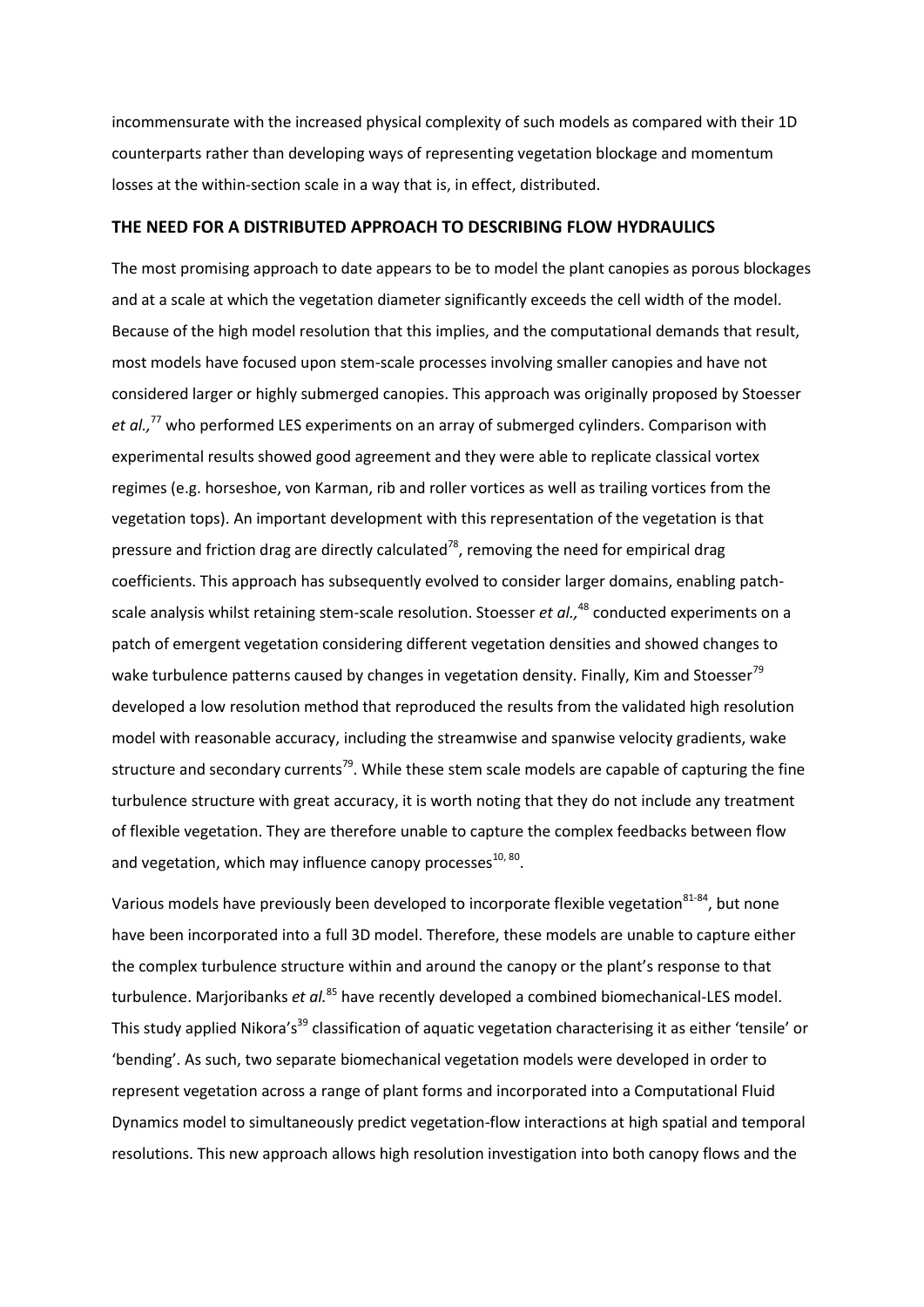dynamic plant response to canopy-flow. For example, it is possible to investigate the evolution of turbulent structures along the canopy top (Figure 2). Figure 2 shows that a shear-layer forms along the canopy top and a roller vortex develops approximately 0.9 m downstream from the leading edge of the canopy and lifts into the free flow. These vortices are key controls on mass and momentum transport within the canopy and therefore quantifying their occurrence and characteristics will improve our ability to predict transport processes within the canopy. Similarly it is possible to identify wake-scale vortices (Figure 3) that are forming around each individual plant stem. Here, individual wake structures can be seen behind the base of each individual stem which are consistent with the necklace vortices which originate at the base of cylinders<sup>[77,](#page-15-16)86</sup>, but the reattachment length scales of the structures is greater than the spacing between the individual wakes and as such coalescence occurs generating larger-scale turbulent patterns. This simple application demonstrates the heterogeneity within the flow field that is generated by the presence of vegetation.

Another key advantage of high-resolution numerical models over flume or field-based methods is they allow us to fully quantify processes within the canopy. For example, it is possible to evaluate variables such as turbulent kinetic energy (Figure 4) and bed shear stress (Figure 5) which are essential when considering sediment dynamics<sup>[12,](#page-13-0) [18,](#page-13-6) [87](#page-16-2)</sup>. The spatial heterogeneity demonstrated in Figures 4 and 5, which could have a significant impact on local sediment and nutrient transport processes as well as habitat creation, would not be predicted if either an empirical parameterisation or bulk source approach was applied as these would only modify the local velocity profile rather than predict the correct flow heterogeneity. As such, this method provides increased knowledge of preferential flow paths, areas of erosion and potential habitat development compared to that which can be gained using a canopy-scale model. Furthermore, comparison between the time-averaged and instantaneous turbulent kinetic energy results (Figure 4) indicates that a time-averaged approach may not be sufficient for predicting sediment transport caused by high magnitude but low frequency events within the canopy. Such an example is demonstrated in Figure 4b where a localised region of high turbulent kinetic energy, in the order of three times the mean, can be identified covering a region of 4 vegetation stems. These localised peaks are caused by penetration of largescale turbulent structure into the canopy and occur throughout the canopy. Therefore, estimates of erosion and sediment transport based upon the mean turbulent kinetic energy values may significantly under-predict actual erosion values. Similarly, Figure 5b identifies regions of high Reynolds stress at the bed, which are only captured using a spatially distributed and time-dependent method.

If this kind of approach can be developed, then it may start to provide us with a new understanding of what happens within macrophyte canopies within flowing streams. Macrophytes have been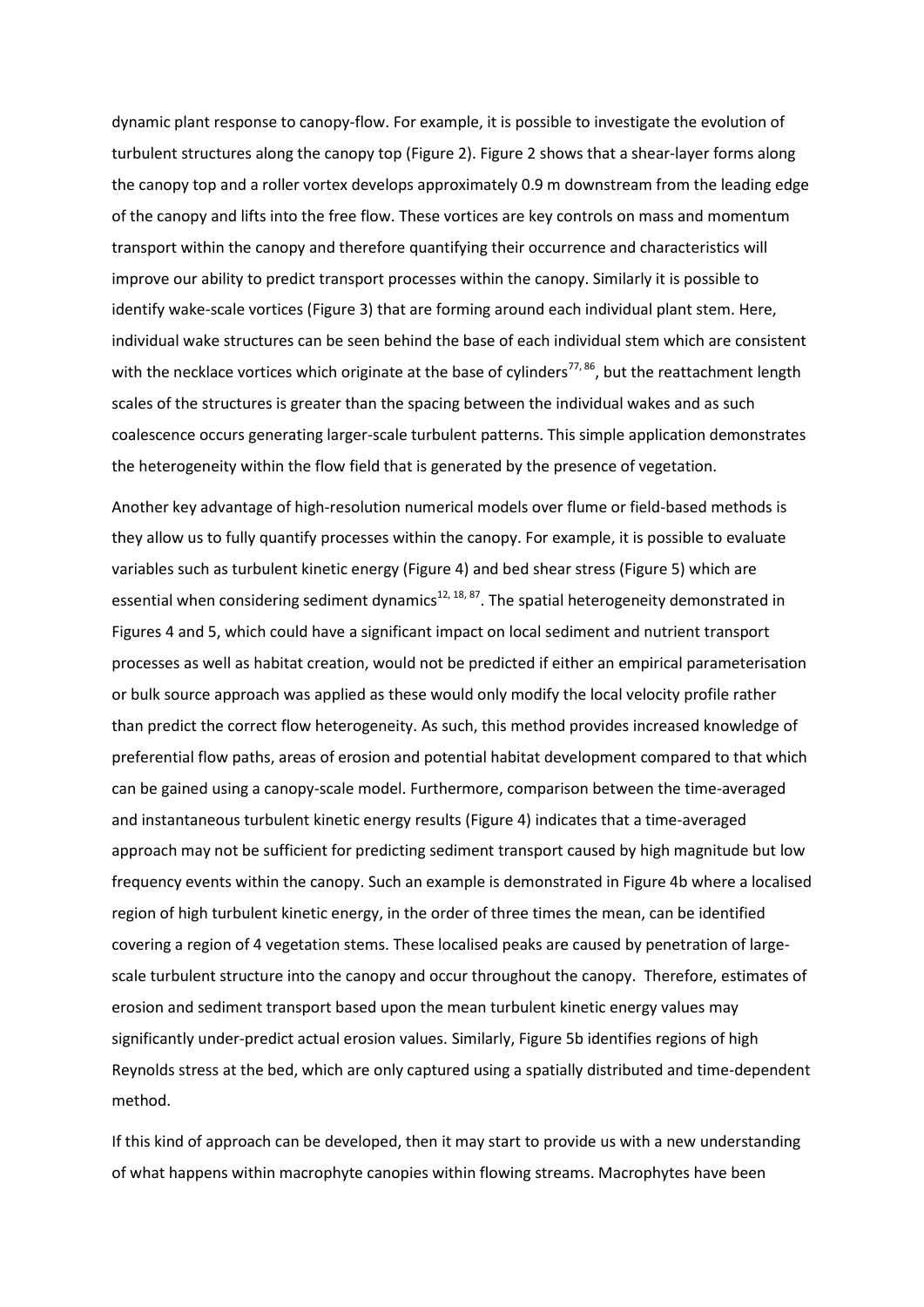identified as a refuge from predators<sup>[88-90](#page-16-3)</sup>, as hosts for predators<sup>[91,](#page-16-4) [92](#page-16-5)</sup> and as sources of food<sup>[88,](#page-16-3) [91](#page-16-4)</sup>. Positive and negative impacts on water quality, such as dissolved oxygen<sup>[90](#page-16-6)</sup> have been observed in relation to instream fauna. Complex effects of macrophytes on trophic interactions within aquatic ecosystems have been reported<sup>[92,](#page-16-5) [93](#page-16-7)</sup> including how habitat is used by macroinvertebrates and fish<sup>[93](#page-16-7)</sup>; even if there is also debate as to precisely what the effects of aquatic plants are upon, for example, predator-prey relationships<sup>[89,](#page-16-8) [94](#page-16-9)</sup>. This large body of work aside, there is much less understanding of the relationship between the flow hydraulics within such canopies, how it mediates the characteristics of the refuge including flow velocity, sediment accumulation and water quality, and then what effects the presence such refugia have during flow extremes, both high flow and low flow. Biggs *et al.*[95](#page-16-10) consider the potential effects of flow variability upon ecosystems in relation to flow velocity variations and show how small scale flow fluctuations within and around plant canopies can have a critical effect on mass transfer processes, notably in relation to the suitability of habitat for invertebrates and food availability. This lack of research may be addressed with the kind of modelling described in this paper if it can provide detail within plant canopies and around individual plant stems, for a range of flow events. This has proved to be extremely difficult using either field instrumentation or laboratory scale models.

#### **Conclusion**

The aim of this paper has been to highlight the basic limitations of traditional treatments of vegetation in mathematical models of river channels. Many of the methods used to deal with vegetation suffer from one or both of the following problems: (i) a strong dependence upon parameters that have a poor physical basis and which are only readily determined using empirical means and; (ii) a poor conceptual basis, in terms of the way they represent the effects of vegetation upon the flow, especially in higher dimensionality numerical models. The use of coupled biomechanical–hydraulic models may lead to a better representation of a range of open channel flow processes. Preliminary experiments over hypothetical vegetation canopies are producing very encouraging results, and may provide the means for an improved representation of vegetation in higher dimensionality numerical models. However, they still require further development. Problems of determining the characteristics of plants will inevitably mean that application of these methods in many practical situations may prove to be unfeasible. There is therefore a need to classify both the biomechanical properties of the plant (flexural rigidity, buoyancy) and the geometric characteristics (the plant shape, foliage density, leaf area index) for a range of common macrophytes.

There is also a need to improve the model representation of the plant to include foliage and plantplant interaction. Such developments need to be run in parallel to developments in experimental and field measurements of canopy flow. Recent work by Marjoribanks *et al*. [85](#page-16-0) demonstrated the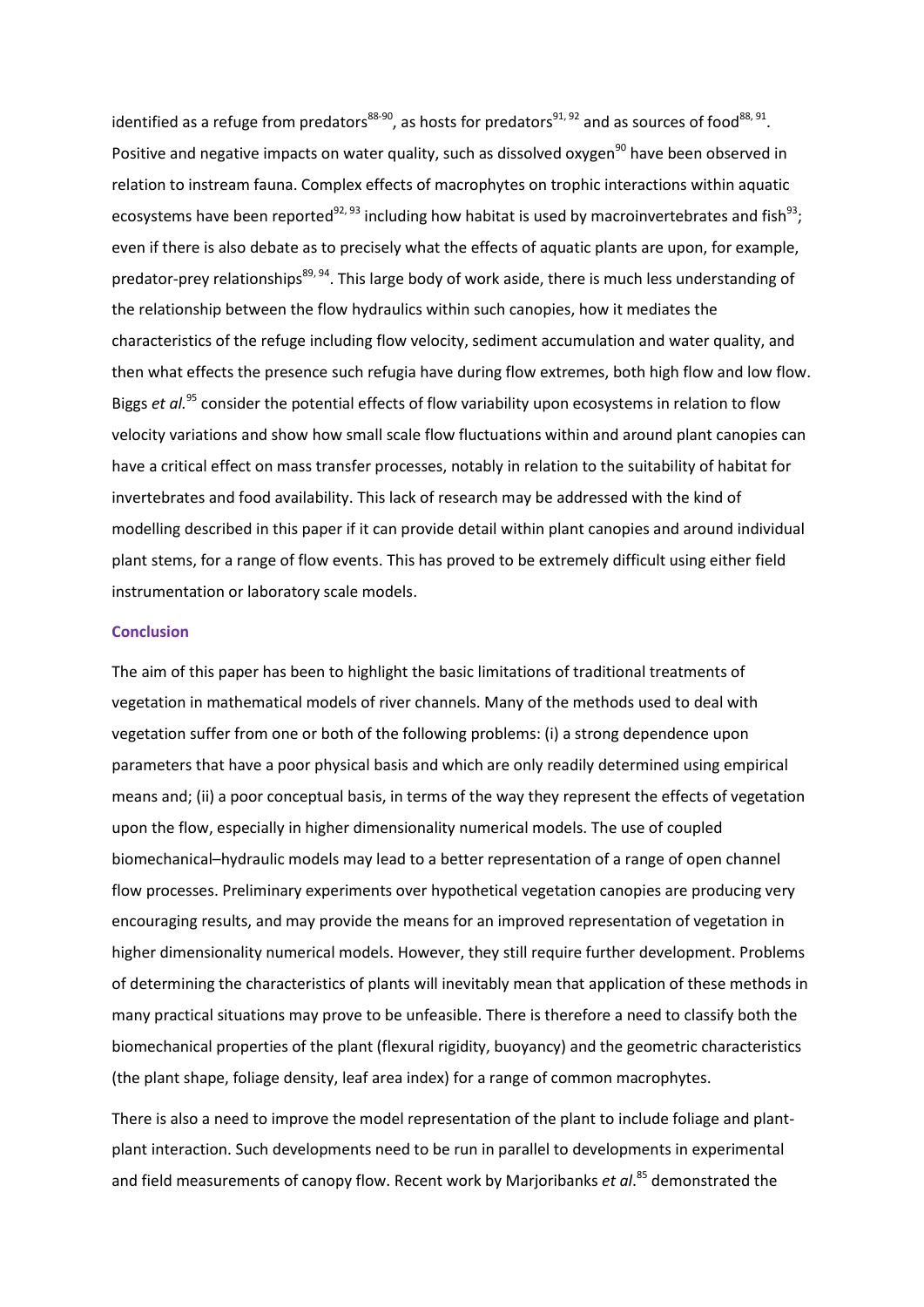difficulty in collecting data within the canopy at a spatial and temporal resolution sufficient to validate these current biomechanical-LES models. However, the approach outlined above may enable a distributed representation of hydraulics and energy losses within rivers.

Such models are becoming increasingly applicable at the reach-scale, due to advances in computational resources. However, such high-resolution models are not always appropriate. Therefore, a key area for development is the inclusion of such high resolution process information within bulk models. In particular, physically based drag approaches which include parameterisations of plant form and biomechanics may provide a mechanism for incorporating flow and vegetation heterogeneity. It is suggested that experimental investigation of river channel processes using a numerical biomechanical-LES approach will enable recalculation of the spatially distributed canopy scale drag, and may result in a better justification and more reliable identification of the conveyance parameters needed for flood identification and habitat characterisation.

### **Acknowledgements**

The authors would like to thank the Senior Editor and 2 anonymous referees whose comments have improved this manuscript. The work was funded under NERC grant NE/K003194/1. Data presented in this paper can be obtained by contacting the corresponding author.

## **References**

- <span id="page-12-0"></span>1. Clarke SJ. Vegetation growth in rivers: influences upon sediment and nutrient dynamics*. Progress in Physical Geography* 2002, 26:159-172.
- <span id="page-12-1"></span>2. Franklin P, Dunbar M, Whitehead P. Flow controls on lowland river macrophytes: A review*. Science of The Total Environment* 2008, 400:369-378.
- <span id="page-12-2"></span>3. Kadlec RH, Knight RL. *Treatment Wetlands*. Boca Raton, FL: Lewis Publishers; 1996.
- <span id="page-12-3"></span>4. Nepf H, Ghisalberti M, White B, Murphy E. Retention time and dispersion associated with submerged aquatic canopies*. Water Resources Research* 2007, 43:10.
- <span id="page-12-4"></span>5. Kouwen N, Unny TE. Flexible roughness in open channels*. Journal of the Hydraulics Division-Asce* 1973, 101:194-196.
- <span id="page-12-5"></span>6. Jarvela J. Flow resistance of flexible and stiff vegetation: a flume study with natural plants*. Journal of Hydrology* 2002, 269:44-54.
- <span id="page-12-6"></span>7. Petryk S, Bosmajian G. Analysis of flow through vegetation*. Journal of the Hydraulics Division-Asce* 1975, 101:871-884.
- <span id="page-12-7"></span>8. Nepf HM. Drag, turbulence, and diffusion in flow through emergent vegetation*. Water Resources Research* 1999, 35:479-489.
- <span id="page-12-8"></span>9. Luhar M, Rominger J, Nepf H. Interaction between flow, transport and vegetation spatial structure*. Environmental Fluid Mechanics* 2008, 8:423-439.
- <span id="page-12-9"></span>10. Nepf H, Ghisalberti M. Flow and transport in channels with submerged vegetation*. Acta Geophysica* 2008, 56:753-777.
- <span id="page-12-10"></span>11. Trepel M, Holsten B, Kieckbusch J, Otten I, Pieper F. Influence of macrophytes on water level and flood dynamics in a riverine wetland in Northern Germany. In: *Proceedings of the International Conference "EcoFlood -Towards Natural Flood Reduction Strategies"*. Raszyn, Poland: Institute for Land Reclamation and Grassland Farming; 2003.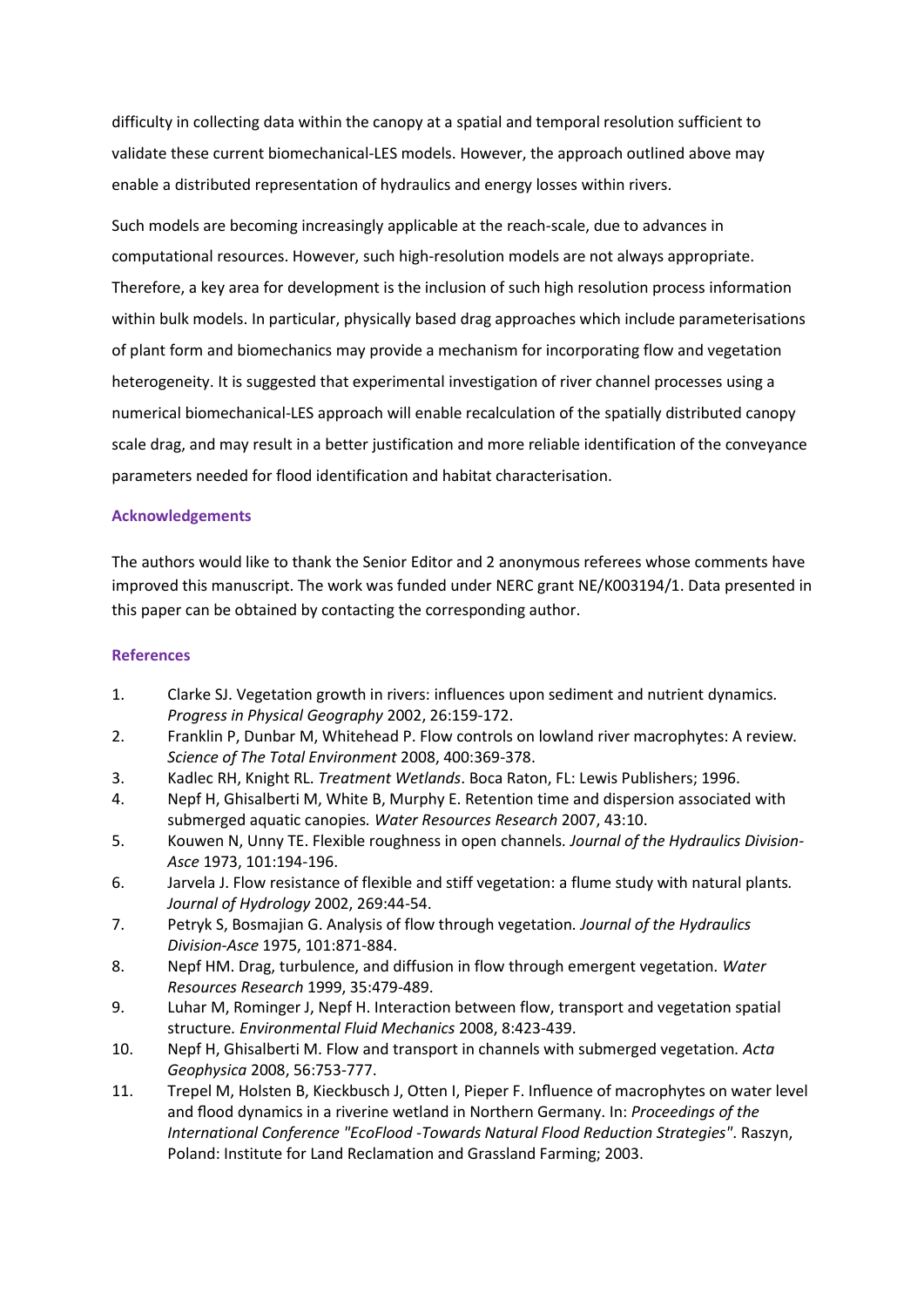- <span id="page-13-0"></span>12. Sand-Jensen KAJ, Jeppesen E, Nielsen K, Van Der Bijl L, Hjermind L, Nielsen LW, Ivlrsln TM. Growth of macrophytes and ecosystem consequences in a lowland Danish stream*. Freshwater Biology* 1989, 22:15-32.
- <span id="page-13-1"></span>13. Bal KD, Bouma TJ, Buis K, Struyf E, Jonas S, Backx H, Meire P. Trade-off between drag reduction and light interception of macrophytes: comparing five aquatic plants with contrasting morphology*. Functional Ecology* 2011, 25:1197-1205.
- <span id="page-13-2"></span>14. Evans EP, Simm J, Thorne C, Arnell NW, Ashley R, Hess T, Lane S, Morris J, Nicholls RJ, Penning-Rowsell E, et al. An update of the Foresight Future Flooding 2004 qualitative risk analysis*.* 2009.
- <span id="page-13-3"></span>15. Nezu I, Onitsuka K. Turbulent structures in partly vegetated open-channel flows with LDA and PIV measurements*. Journal of Hydraulic Research* 2001, 39:629-642.
- <span id="page-13-4"></span>16. Wilson C, Stoesser T, Bates PD, Pinzen AB. Open channel flow through different forms of submerged flexible vegetation*. Journal of Hydraulic Engineering-Asce* 2003, 129:847-853.
- <span id="page-13-5"></span>17. Sukhodolov AN, Sukhodolova TA. Case Study: Effect of Submerged Aquatic Plants on Turbulence Structure in a Lowland River*. Journal of Hydraulic Engineering* 2010, 136:434- 446.
- <span id="page-13-6"></span>18. López F, García M. open-channel flow through simulated vegetation: Suspended sediment transport modeling*. Water Resources Research* 1998, 34:2341-2352.
- <span id="page-13-7"></span>19. Schulz M, Kozerski H-P, Pluntke T, Rinke K. The influence of macrophytes on sedimentation and nutrient retention in the lower River Spree (Germany)*. Water Research* 2003, 37:569- 578.
- <span id="page-13-8"></span>20. Lopez F, Garcia MH. Mean flow and turbulence structure of open-channel flow through nonemergent vegetation*. Journal of Hydraulic Engineering-Asce* 2001, 127:392-402.
- 21. Liu C, Shen Y-m. Flow structure and sediment transport with impacts of aquatic vegetation*. Journal of Hydrodynamics, Ser. B* 2008, 20:461-468.
- 22. Liu D, Diplas P, Fairbanks JD, Hodges CC. An experimental study of flow through rigid vegetation*. J. Geophys. Res.* 2008, 113.
- <span id="page-13-9"></span>23. Kemp JL, Harper DM, Crosa GA. The habitat-scale ecohydraulics of rivers*. Ecological Engineering* 2000, 16:17-29.
- <span id="page-13-10"></span>24. Haslam S, Sinker C, Wolseley P. British Water Plants*. Field Studies* 1975, 4:243-351.
- <span id="page-13-11"></span>25. Nepf HM. Hydrodynamics of vegetated channels*. Journal of Hydraulic Research* 2012, 50:262-279.
- <span id="page-13-12"></span>26. Gurnell A. Plants as river system engineers*. Earth Surface Processes and Landforms* 2014, 39:4-25.
- <span id="page-13-13"></span>27. O'Hare MT, McGahey C, Bissett N, Cailes C, Henville P, Scarlett P. Variability in roughness measurements for vegetated rivers near base flow, in England and Scotland*. Journal of Hydrology* 2010, 385:361-370.
- <span id="page-13-14"></span>28. Luhar M, Nepf HM. From the blade scale to the reach scale: A characterization of aquatic vegetative drag*. Advances in Water Resources* 2013, 51:305-316.
- <span id="page-13-15"></span>29. Lane SN, Hardy RJ. Porous rivers: A new way of conceptualizing and modelling river and floodplain flows. In: Ingham DB, Pop I, eds. *Transport Phenomena in Porous Media*. Vol. 2; 2002.
- <span id="page-13-16"></span>30. Ghisalberti M, Nepf HM. Shallow Flows Over a Permeable Medium: The Hydrodynamics of Submerged Aquatic Canopies*. Transport in Porous Media* 2009, 78:385-402.
- <span id="page-13-17"></span>31. Nepf HM, Vivoni ER. Flow structure in depth-limited, vegetated flow*. Journal of Geophysical Research-Oceans* 2000, 105:28547-28557.
- <span id="page-13-18"></span>32. Inoue E. On the Turbulent Structure of Airflow within Crop Canopies*. Journal of the Meteorological Society of Japan. Ser II* 1963, 41:317-326.
- <span id="page-13-19"></span>33. Ikeda S, Kanazawa M. Three-dimensional organized vortices above flexible water plants*. Journal of Hydraulic Engineering-Asce* 1996, 122:634-640.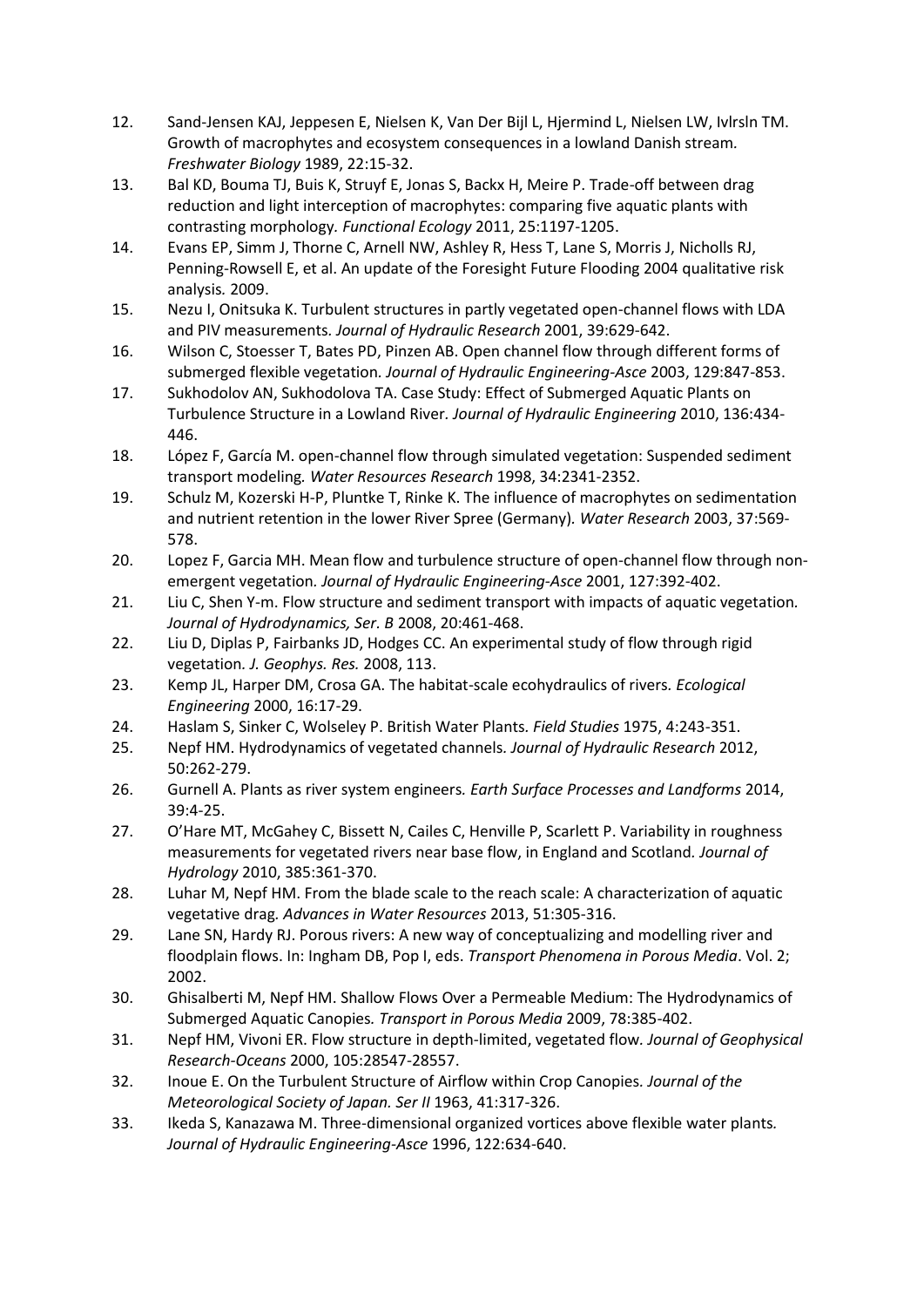- <span id="page-14-0"></span>34. Nezu I, Sanjou M. Turburence structure and coherent motion in vegetated canopy openchannel flows*. Journal of Hydro-environment Research* 2008, 2:62-90.
- <span id="page-14-1"></span>35. Basset A. *Hydrodynamics*. Vol. 2. New York: Dover; 1961.
- <span id="page-14-2"></span>36. Saffman PG. The lift on a small sphere in a slow shear flow*. Journal of Fluid Mechanics* 1965, 22:385-400.
- <span id="page-14-3"></span>37. Temple DM. Velocity Distribution Coefficients for Grass-Lined Channels*. Journal of hydraulic Engineering-ASCE* 1986, 112:193-205.
- <span id="page-14-4"></span>38. Ghisalberti M, Nepf HM. The Structure of the Shear Layer in Flows over Rigid and Flexible Canopies*. Environmental Fluid Mechanics* 2006, 6:277-301.
- <span id="page-14-5"></span>39. Nikora V. Hydrodynamics of aquatic ecosystems: An interface between ecology, biomechanics and environmental fluid mechanics*. River Research and Applications* 2010, 26:367-384.
- <span id="page-14-6"></span>40. Nikora N, Nikora V. A viscous drag concept for flow resistance in vegetated channels. In: *Proceedings of the 32nd Congress of IAHR*. Venice; 2007.
- <span id="page-14-7"></span>41. Ghisalberti M, Nepf HM. Mixing layers and coherent structures in vegetated aquatic flows*. Journal of Geophysical Research-Oceans* 2002, 107:11.
- <span id="page-14-8"></span>42. Finnigan J. Turbulence in Plant Canopies*. Annual Review of Fluid Mechanics* 2000, 32:519- 571.
- <span id="page-14-9"></span>43. Finnigan JJ, Shaw RH, Patton EG. Turbulence structure above a vegetation canopy*. Journal of Fluid Mechanics* 2009, 637:387-424.
- <span id="page-14-10"></span>44. Raupach MR, Finnigan JJ, Brunet Y. Coherent eddies and turbulence in vegetation canopies: The mixing-layer analogy*. Boundary-Layer Meteorology* 1996, 78:351-382.
- <span id="page-14-11"></span>45. Hicks DM, Mason PDPD, Survey NZWR. *Roughness characteristics of New Zealand rivers : a handbook for assigning hydraulic roughness coefficients to river reaches by the "visual comparison" approach / by D.M. Hicks and P.D. Mason*: Water Resources Survey, DSIR Marine and Freshwater; 1991.
- <span id="page-14-12"></span>46. Sand-Jensen KAJ, VindbÆK Madsen TOM. Patch dynamics of the stream macrophyte, Callitriche cophocarpa*. Freshwater Biology* 1992, 27:277-282.
- <span id="page-14-13"></span>47. Tanino Y, Nepf H. Laboratory Investigation of Mean Drag in a Random Array of Rigid, Emergent Cylinders*. Journal of Hydraulic Engineering* 2008, 134:34-41.
- <span id="page-14-14"></span>48. Stoesser T, Kim SJ, Diplas P. Turbulent Flow through Idealized Emergent Vegetation*. Journal of Hydraulic Engineering-Asce* 2010, 136:1003-1017.
- <span id="page-14-15"></span>49. Lane SN. Roughness - time for a re-evaluation? *Earth Surface Processes and Landforms* 2005, 30:251-253.
- <span id="page-14-16"></span>50. Landström C, Whatmore SJ, Lane SN, Odoni NA, Ward N, Bradley S. Coproducing flood risk knowledge: redistributing expertise in critical 'participatory modelling'*. Environment and Planning A* 2011, 43:1617-1633.
- <span id="page-14-17"></span>51. Ferguson R. Flow resistance equations for gravel- and boulder-bed streams*. Water Resources Research* 2007, 43:W05427.
- <span id="page-14-18"></span>52. Lane SN. Acting, predicting and intervening in a socio-hydrological world*. Hydrology and Earth Systems Science* in press, 10:10659-10717.
- <span id="page-14-19"></span>53. Chow V-T. *Open Channel Hydraulics*. New York: McGraw-Hill College; 1959.
- <span id="page-14-20"></span>54. Rhee DS, Woo H, Kwon BA, Ahn HK. Hydraulic resistance of some selected vegetation in open channel flows*. River Research and Applications* 2008, 24:673-687.
- <span id="page-14-21"></span>55. Wilson CAME, Stoesser T, Bates P. Modelling of open channel flow through vegetation. In: Bates P, Lane SN, Ferguson RI, eds. *Computational Fluid Dynamics: Applications in Environmental Hydraulics*: Wiley; 2005.
- <span id="page-14-22"></span>56. Green JC. Comparison of blockage factors in modelling the resistance of channels containing submerged macrophytes*. River Research and Applications* 2005a, 21:671-686.
- <span id="page-14-23"></span>57. Green JC. Effect of macrophyte spatial variability on channel resistance*. Advances in Water Resources* 2006, 29:426-438.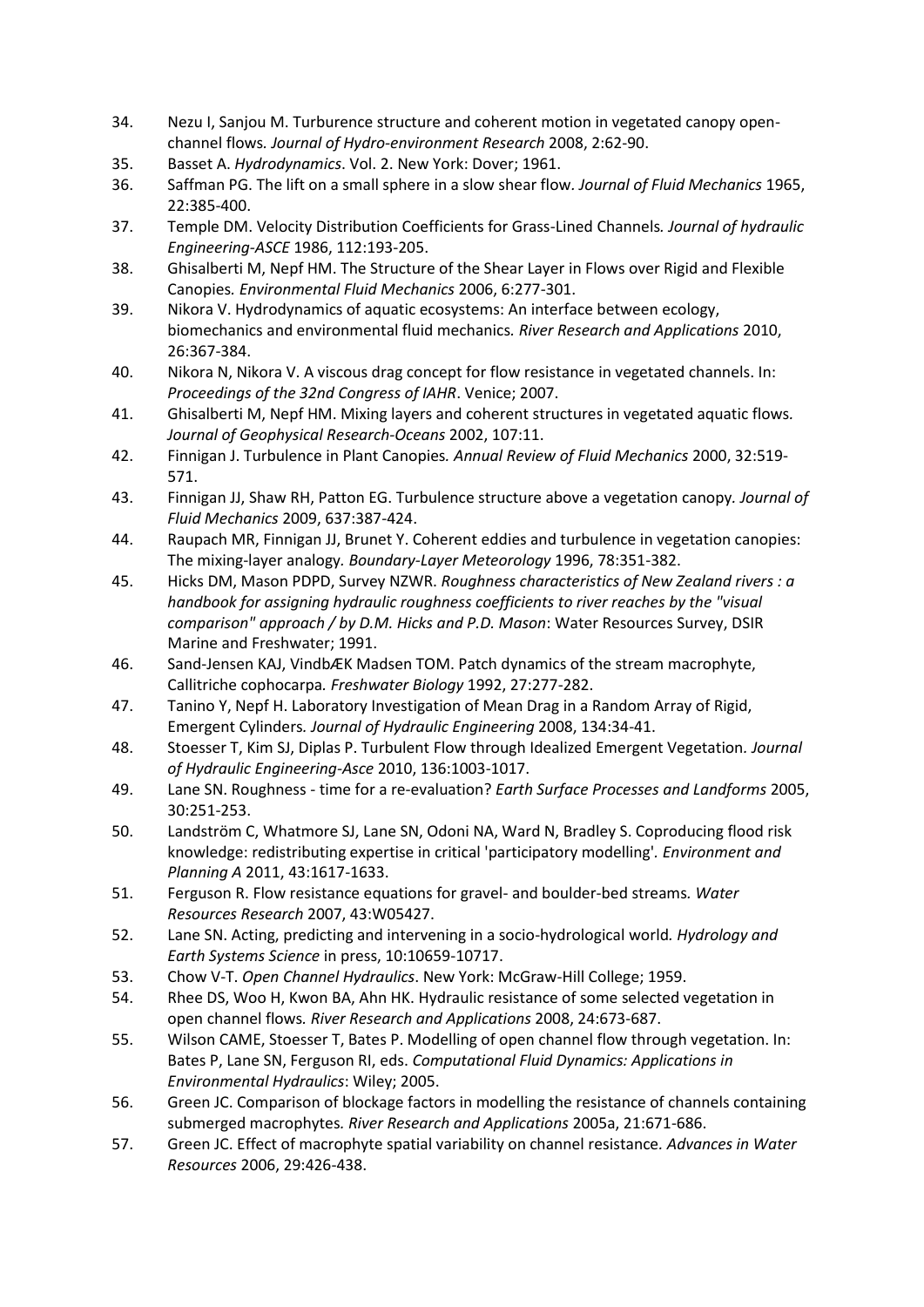- <span id="page-15-0"></span>58. Stephens L. The use of uncertain observed data for flood inundation modelling*.* 2013. Vol. PhD.
- <span id="page-15-1"></span>59. García Díaz R. Analysis of Manning coefficient for small-depth flows on vegetated beds*. Hydrological Processes* 2005, 19:3221-3233.
- <span id="page-15-2"></span>60. Huthoff F, Augustijn DCM, Hulscher S. Analytical solution of the depth-averaged flow velocity in case of submerged rigid cylindrical vegetation*. Water Resources Research* 2007, 43:10.
- <span id="page-15-3"></span>61. Konings AG, Katul GG, Thompson SE. A phenomenological model for the flow resistance over submerged vegetation*. Water Resour. Res.* 2012, 48:W02522.
- <span id="page-15-4"></span>62. Fischer-Antze T, Stoesser T, Bates P, Olsen NRB. 3D numerical modelling of open-channel flow with submerged vegetation*. Journal of Hydraulic Research* 2001, 39:303-310.
- <span id="page-15-5"></span>63. Sand-Jensen K. Drag and reconfiguration of freshwater macrophytes*. Freshwater Biology* 2003, 48:271-283.
- <span id="page-15-6"></span>64. Sukhodolov A. Comment on drag and reconfiguration of macrophytes*. Freshwater Biology* 2005, 50:194-195.
- <span id="page-15-7"></span>65. Vogel S. Drag and Flexibility in Sessile Organisms*. American Zoologist* 1984, 24:37-44.
- <span id="page-15-8"></span>66. Vogel S. Drag and Reconfiguration of Broad Leaves in High Winds*. Journal of Experimental Botany* 1989, 40:941-948.
- <span id="page-15-9"></span>67. de Langre E, Gutierrez A, Cossé J. On the scaling of drag reduction by reconfiguration in plants*. Comptes Rendus Mécanique* 2012, 340:35-40.
- 68. Alben S, Shelley M, Zhang J. How flexibility induces streamlining in a two-dimensional flow*. Physics of Fluids (1994-present)* 2004, 16:1694-1713.
- 69. Luhar M, Nepf HM. Flow-induced reconfiguration of buoyant and flexible aquatic vegetation*. Limnology and Oceanography* 2011, 56:2003-2017.
- 70. de Langre E. Effects of Wind on Plants*. Annual Review of Fluid Mechanics* 2008, 40:141-168.
- <span id="page-15-10"></span>71. Whittaker P, Wilson C, Aberle J, Rauch HP, Xavier P. A drag force model to incorporate the reconfiguration of full-scale riparian trees under hydrodynamic loading*. Journal of Hydraulic Research* 2013, 51:569-580.
- <span id="page-15-11"></span>72. Västilä K, Järvelä J. Modeling the flow resistance of woody vegetation using physically based properties of the foliage and stem*. Water Resources Research* 2014, 50:229-245.
- <span id="page-15-12"></span>73. Järvelä J. Determination of flow resistance caused by non‐submerged woody vegetation*. International Journal of River Basin Management* 2004, 2:61-70.
- <span id="page-15-13"></span>74. Aberle J, Järvelä J. Flow resistance of emergent rigid and flexible floodplain vegetation*. Journal of Hydraulic Research* 2013, 51:33-45.
- <span id="page-15-14"></span>75. Defina A, Bixio AC. Mean flow and turbulence in vegetated open channel flow*. Water Resources Research* 2005, 41:12.
- <span id="page-15-15"></span>76. Yue WS, Parlange MB, Meneveau C, Zhu WH, van Hout R, Katz J. Large-eddy simulation of plant canopy flows using plant-scale representation*. Boundary-Layer Meteorology* 2007, 124:183-203.
- <span id="page-15-16"></span>77. Stoesser T, Liang C, Rodi W, Jirka G. Large eddy simulation of fully-developed turbulent flow through submerged vegetation. In: *River Flow 2006, Two Volume Set*: Taylor & Francis; 2006.
- <span id="page-15-17"></span>78. Stoesser T, Salvador GP, Rodi W, Diplas P. Large Eddy Simulation of Turbulent Flow Through Submerged Vegetation*. Transport in Porous Media* 2009, 78:347-365.
- <span id="page-15-18"></span>79. Kim SJ, Stoesser T. Closure modeling and direct simulation of vegetation drag in flow through emergent vegetation*. Water Resources Research* 2011, 47:W10511.
- <span id="page-15-19"></span>80. Okamoto T-A, Nezu I. Turbulence structure and "Monami" phenomena in flexible vegetated open-channel flows*. Journal of Hydraulic Research* 2009, 47:13.
- <span id="page-15-20"></span>81. Dijkstra JT, Uittenbogaard RE. Modeling the interaction between flow and highly flexible aquatic vegetation*. Water Resour. Res.* 2010, 46:W12547.
- 82. Ikeda S, Yamada T, Toda Y. Numerical study on turbulent flow and honami in and above flexible plant canopy*. International Journal of Heat and Fluid Flow* 2001, 22:252-258.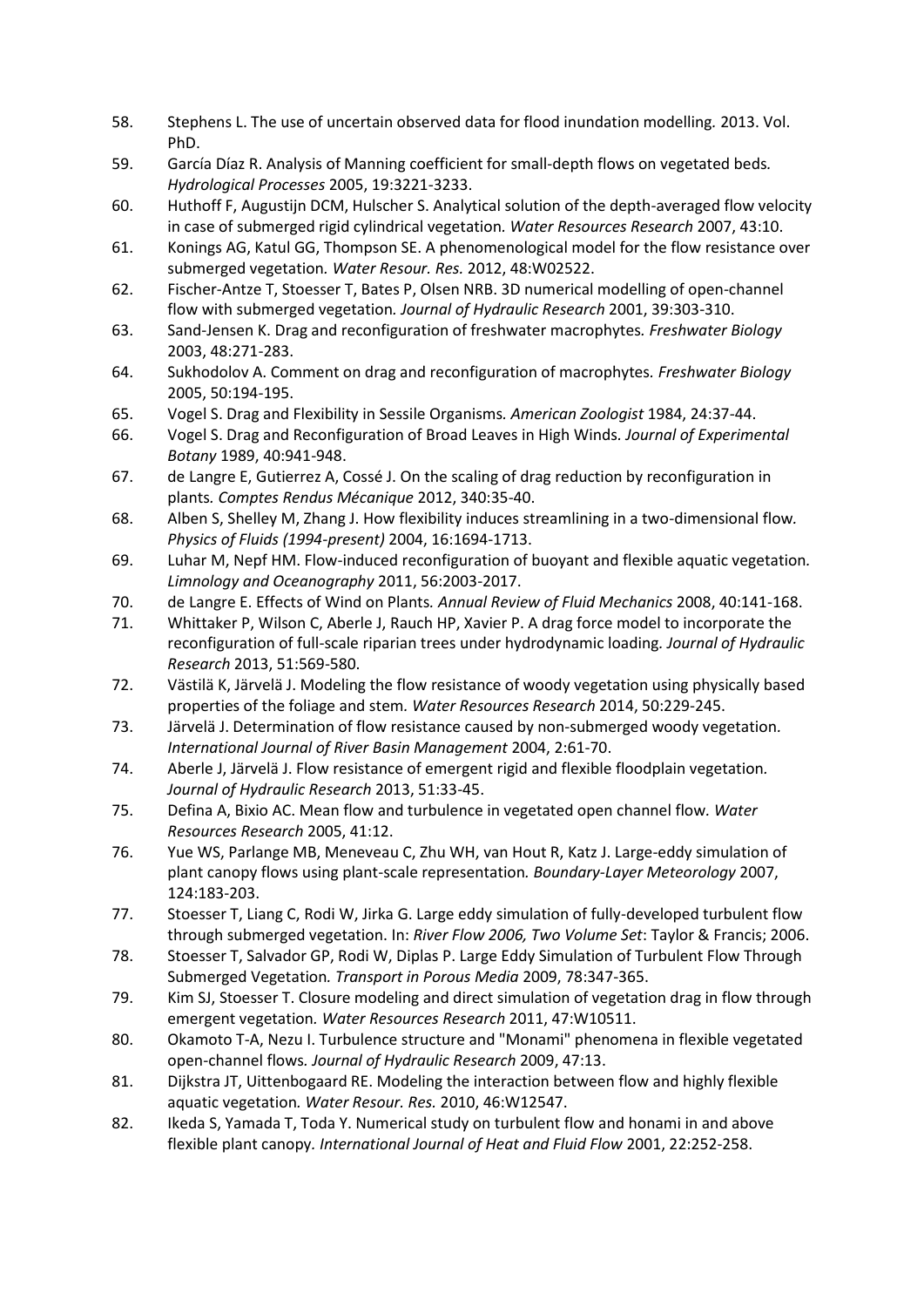- 83. Li CW, Xie JF. Numerical modeling of free surface flow over submerged and highly flexible vegetation*. Advances in Water Resources* 2011, 34:468-477.
- 84. Abdelrhman MA. Modeling coupling between eelgrass Zostera marina and water flow*. Marine Ecology Progress Series* 2007, 338:81-96.
- <span id="page-16-0"></span>85. Marjoribanks T, Hardy RJ, Lane SN, Parsons DR. High resolution modelling of flow-vegetation interactions*. Journal of Hydraulic Research* in press.
- <span id="page-16-1"></span>86. Kawamura T, Hiwada M, Hibino T, Mabuchi I, Kumada M. Cylinder Height greater than Turbulent Boundary-layer thickness - Flow around a Finite Circular-Cylinder on a flat plate*. Bulletin of the Jsme-Japan Society of Mechanical Engineers* 1984, 27:2142-2151.
- <span id="page-16-2"></span>87. Nepf H, Rominger J, Zong L. Coherent Flow Structures in Vegetated Channels. In: *Coherent Flow Structures at Earth's Surface*: John Wiley & Sons, Ltd; 2013, 135-147.
- <span id="page-16-3"></span>88. Gozlan RE, Mastrorillo S, Dauba F, Tourenq J-N, Copp GH. Multi-scale analysis of habitat use during late summer for 0+ fishes in the River Garonne (France)*. Aquatic Sciences* 1998, 60:99-117.
- <span id="page-16-8"></span>89. Camp EV, Gwinn DC, Pine Iii WE, Frazer TK. Changes in submersed aquatic vegetation affect predation risk of a common prey fish Lucania parva (Cyprinodontiformes: Fundulidae) in a spring-fed coastal river*. Fisheries Management and Ecology* 2012, 19:245-251.
- <span id="page-16-6"></span>90. Fisher JC, Kelso WE, Rutherford DA. Macrophyte mediated predation on hydrilla-dwelling macroinvertebrates*. Fundamental and Applied Limnology* 2012, 181:25-38.
- <span id="page-16-4"></span>91. Hattori A, Warburton K. Microhabitat use by the rainbowfish Melanotaenia duboulayi in a subtropical Australian stream*. Journal of Ethology* 2003, 21:15-22.
- <span id="page-16-5"></span>92. Sagrario MDG, Balseiro E. Indirect enhancement of large zooplankton by consumption of predacious macroinvertebrates by littoral fish*. Archiv Fur Hydrobiologie* 2003, 158:551-574.
- <span id="page-16-7"></span>93. Padial A, Thomaz S, Agostinho A. Effects of structural heterogeneity provided by the floating macrophyte Eichhornia azurea on the predation efficiency and habitat use of the small Neotropical fish Moenkhausia sanctaefilomenae*. Hydrobiologia* 2009, 624:161-170.
- <span id="page-16-9"></span>94. Kovalenko K, Dibble E, Agostinho A, Cantanhêde G, Fugi R. Direct and indirect effects of an introduced piscivore, Cichla kelberi and their modification by aquatic plants*. Hydrobiologia* 2010, 638:245-253.
- <span id="page-16-10"></span>95. Biggs BJF, Nikora VI, Snelder TH. Linking scales of flow variability to lotic ecosystem structure and function*. River Research and Applications* 2005, 21:283-298.
- <span id="page-16-11"></span>96. Green MA, Rowley CW, Haller G. Detection of Lagrangian coherent structures in threedimensional turbulence*. Journal of Fluid Mechanics* 2007, 572:111-120.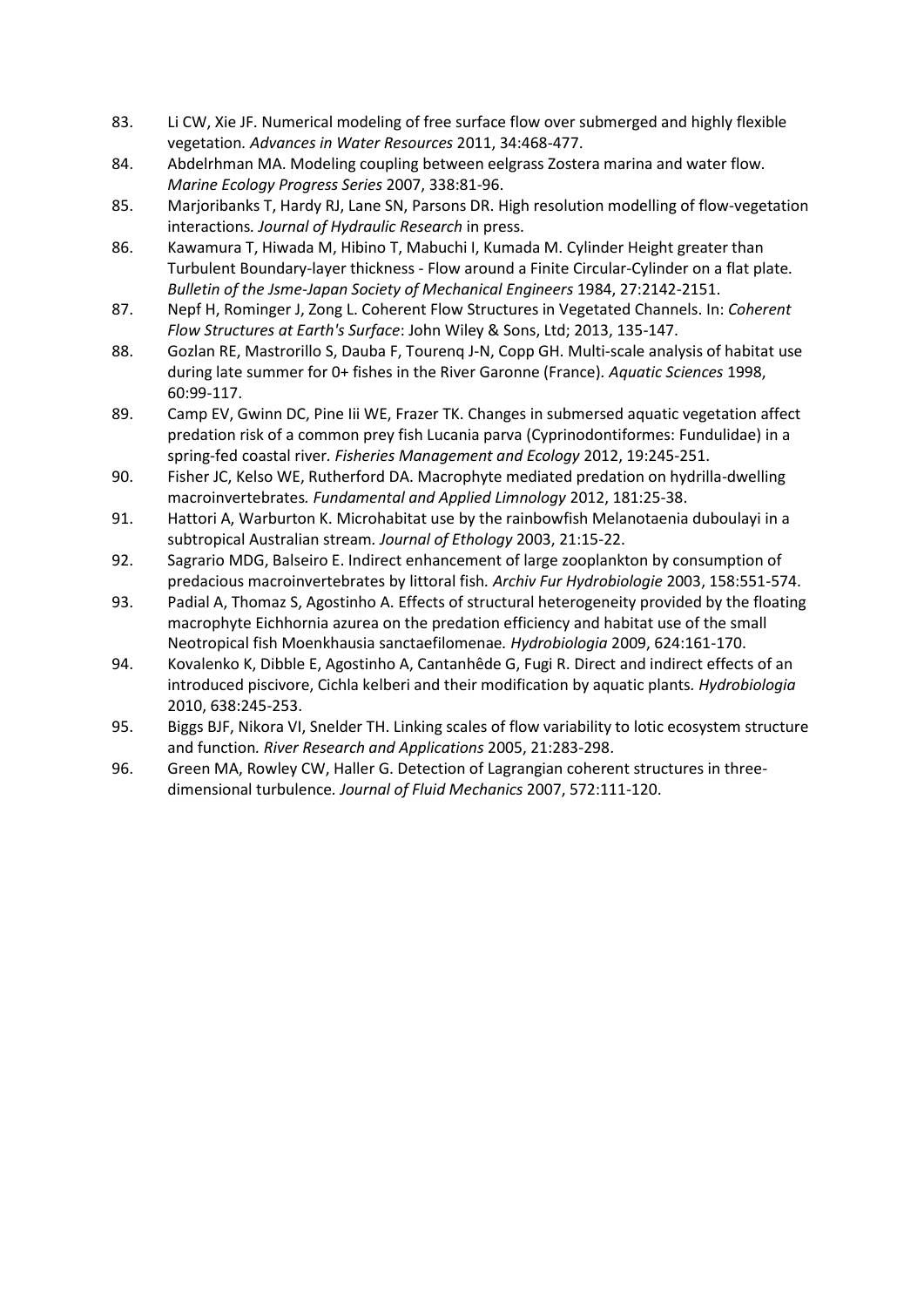



Figure 1: Schematic model of canopy flow showing the development of the characteristic canopy velocity profile (blue, dashed line) and associated turbulence structure, due to the difference in above-canopy  $(U_2)$  and within-canopy  $(U_1)$  flow velocities.



Figure 2: The predicted vortex structures identified by FTLE<sup>[96](#page-16-11)</sup> down the midline of a hypothetical vegetation canopy. Vortex structures have been tracked for 1 second. As the variable increases (tends towards red) the vortex attractors are stronger demonstrating vortex tracks. A roller vortex can be seen to be developing as the structure moves off from the top of the canopy. Flow is from left to right.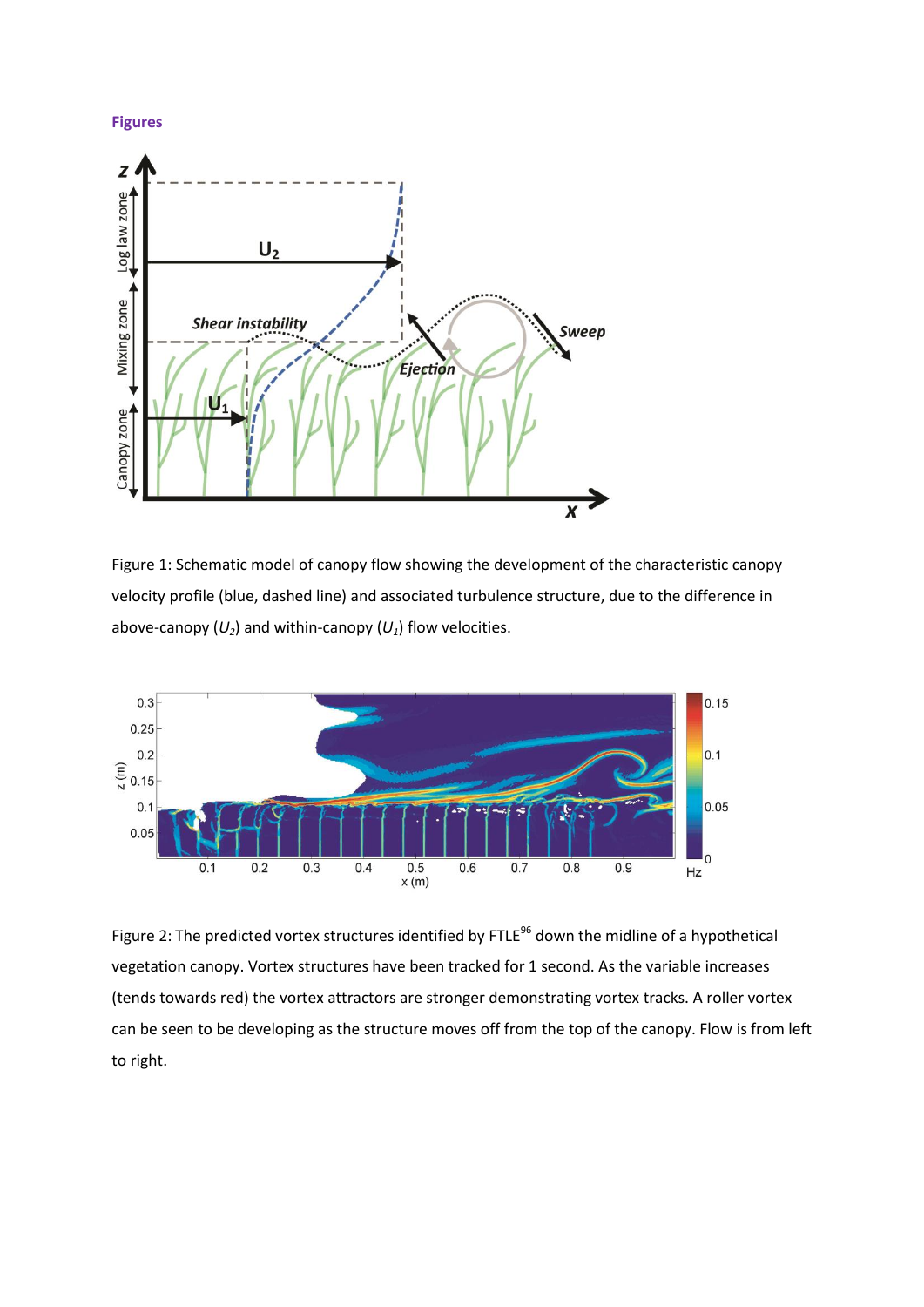

Figure 3: A plan view of the vortex structures at ~0.02 z/h calculated using FTLE. Individual wake structures can be observed forming around individual stems but the reattachment length is greater than the separation distance between stems forming larger scale turbulent structures. Flow is from bottom to top.



Figure 4: A plan view of the Turbulent Kinetic Energy (TKE) calculated at 0.02 z/h. a) Represents the time averaged TKE and b) represents the instantaneous TKE calculated from a Large Eddy Simulation predicting flow at a resolution of 50 Hz, Flow in these images is from bottom to top.